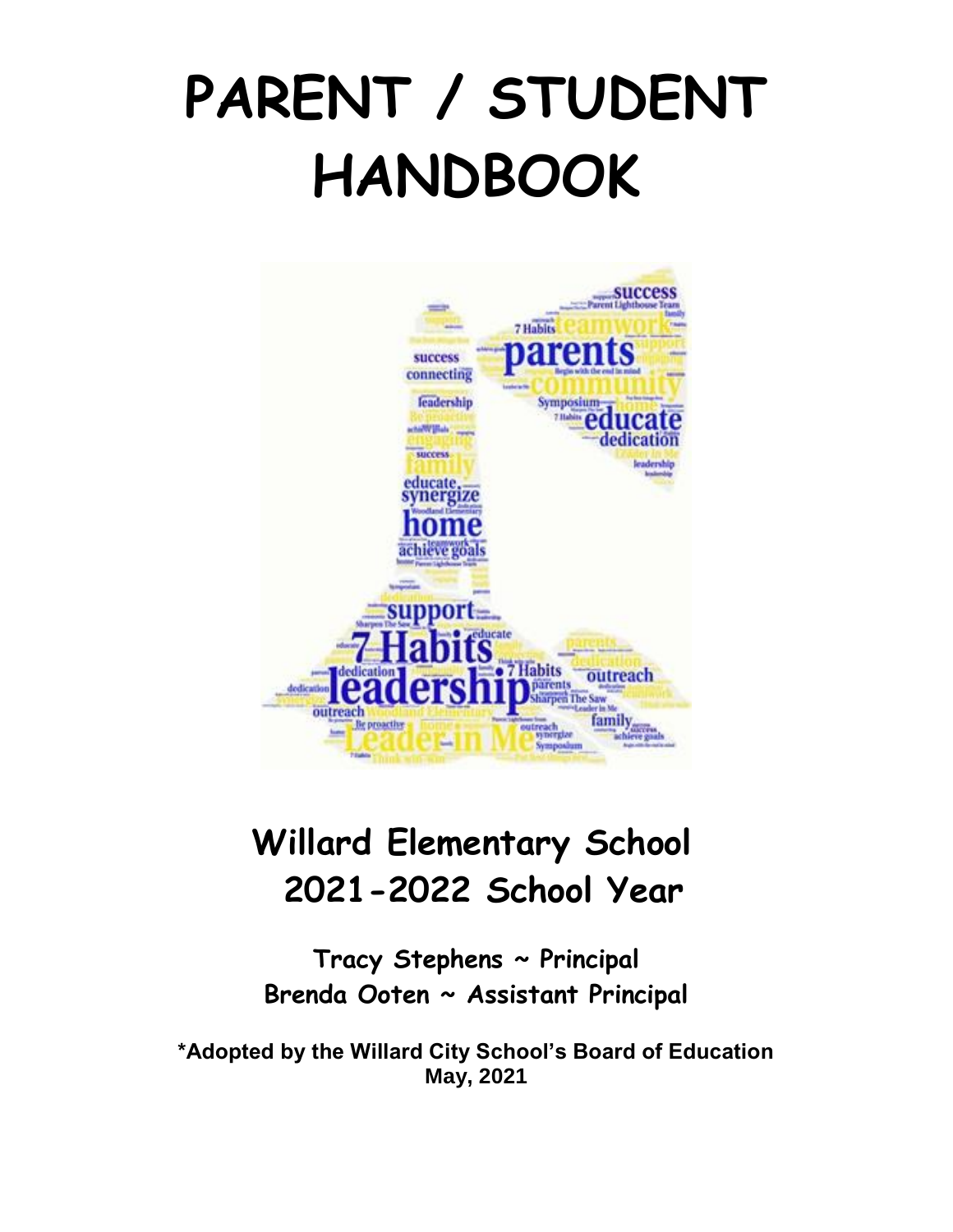# **TABLE OF CONTENTS**

| I. Parent Involvement Activities                                                        |  |
|-----------------------------------------------------------------------------------------|--|
|                                                                                         |  |
| <b>II. School Entrance Requirements</b>                                                 |  |
|                                                                                         |  |
|                                                                                         |  |
|                                                                                         |  |
|                                                                                         |  |
|                                                                                         |  |
|                                                                                         |  |
|                                                                                         |  |
|                                                                                         |  |
| III. Attendance Policy                                                                  |  |
|                                                                                         |  |
|                                                                                         |  |
|                                                                                         |  |
|                                                                                         |  |
|                                                                                         |  |
| IV. Missing and Absent Children                                                         |  |
|                                                                                         |  |
| V. General Information                                                                  |  |
|                                                                                         |  |
|                                                                                         |  |
|                                                                                         |  |
|                                                                                         |  |
|                                                                                         |  |
|                                                                                         |  |
|                                                                                         |  |
|                                                                                         |  |
|                                                                                         |  |
|                                                                                         |  |
|                                                                                         |  |
|                                                                                         |  |
|                                                                                         |  |
|                                                                                         |  |
|                                                                                         |  |
|                                                                                         |  |
|                                                                                         |  |
|                                                                                         |  |
|                                                                                         |  |
|                                                                                         |  |
| Selling or Soliciting in the School measure measure measure measure measure and Page 17 |  |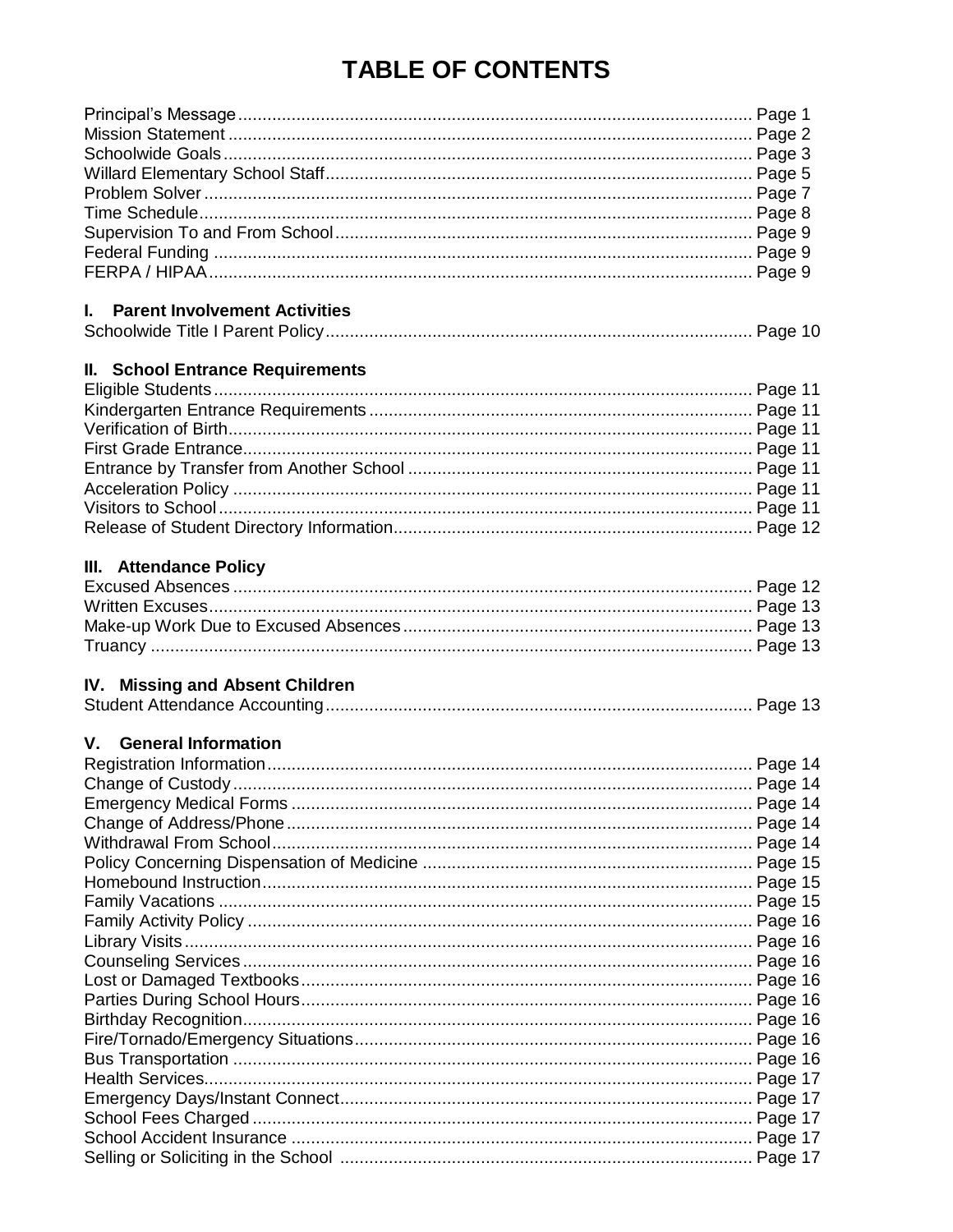#### VI. Grading Procedures/Testing

#### **VII. School Day Procedures**

#### **VIII.** Discipline

#### X. Transportation of Students

#### **APPENDIX**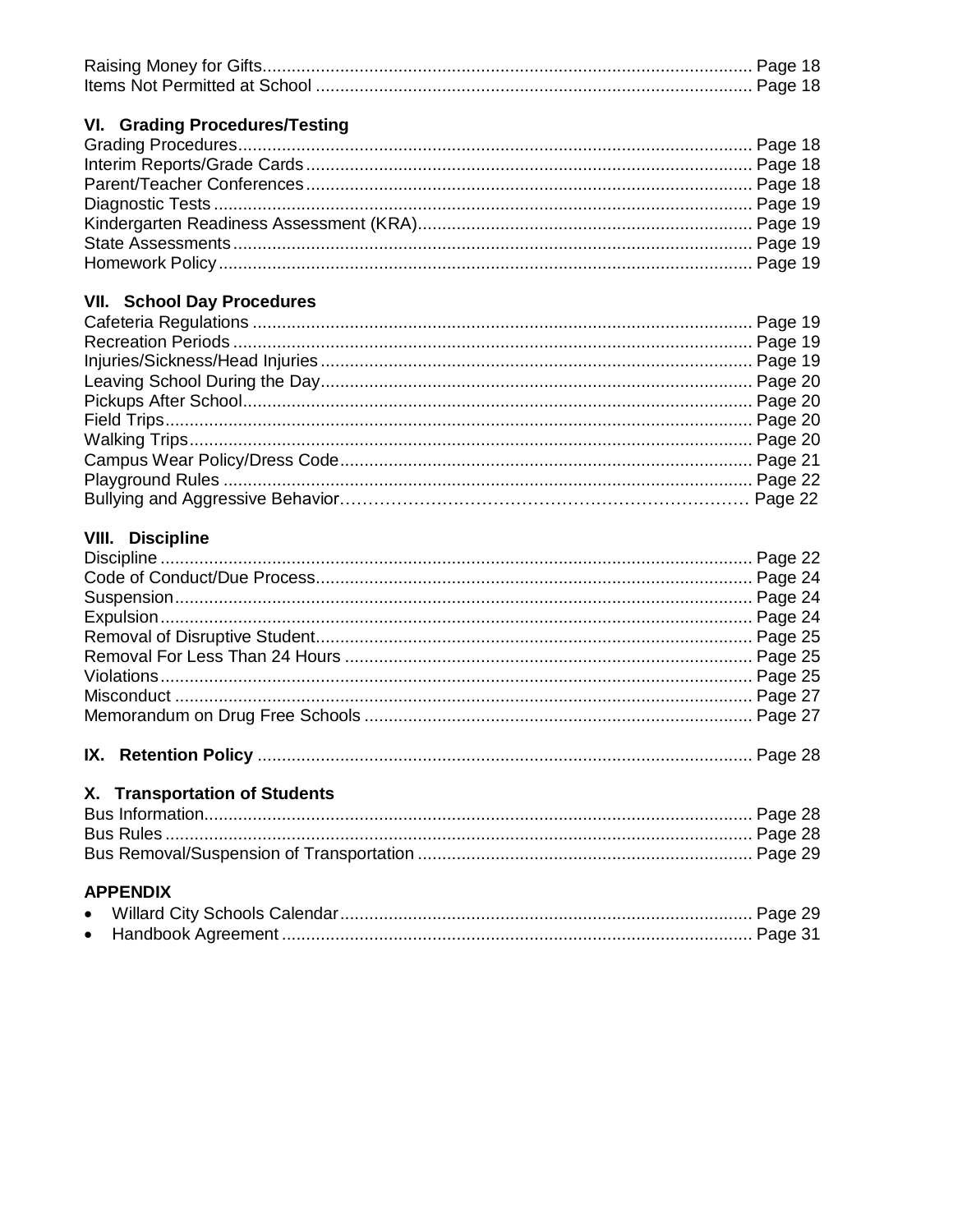

**WILLARD ELEMENTARY SCHOOL ONE FLASHES AVENUE WILLARD, OHIO 44890 PH. (419) 935-5341 - FAX (419) 933-6701**

### **PRINCIPAL'S MESSAGE**

Dear Parents:

Willard Elementary is proud to be a "Leader in Me" School. We will incorporate the 7 Habits of Highly Effective People as we teach lifelong skills and develop the well-rounded individual. Willard Elementary is also a Title I School-wide building that receives, in part, federal funds for programs and personnel to provide effective instruction and intervention for all children. The staff is continually working to recognize individual differences in children and striving to teach them with the most appropriate methods in order for students to be successful.

We welcome your support and input as we work together for the best possible educational experiences for your child.

Sincerely,

Tracy Stephens Principal

Brenda Ooten Assistant Principal

### **BOARD OF EDUCATION**

Marsha Danhoff President Chris Rothhaar Vice President Rod Cok **Athletic Board** Royden Smith PCTC Board

Cynthia Shoup Treasurer

Rick Willoughby Legislative Liaison

Jeff Ritz Superintendent

\*This handbook has been prepared for parents and students of Willard Elementary School in order to acquaint you with the programs, policies and procedures at our school.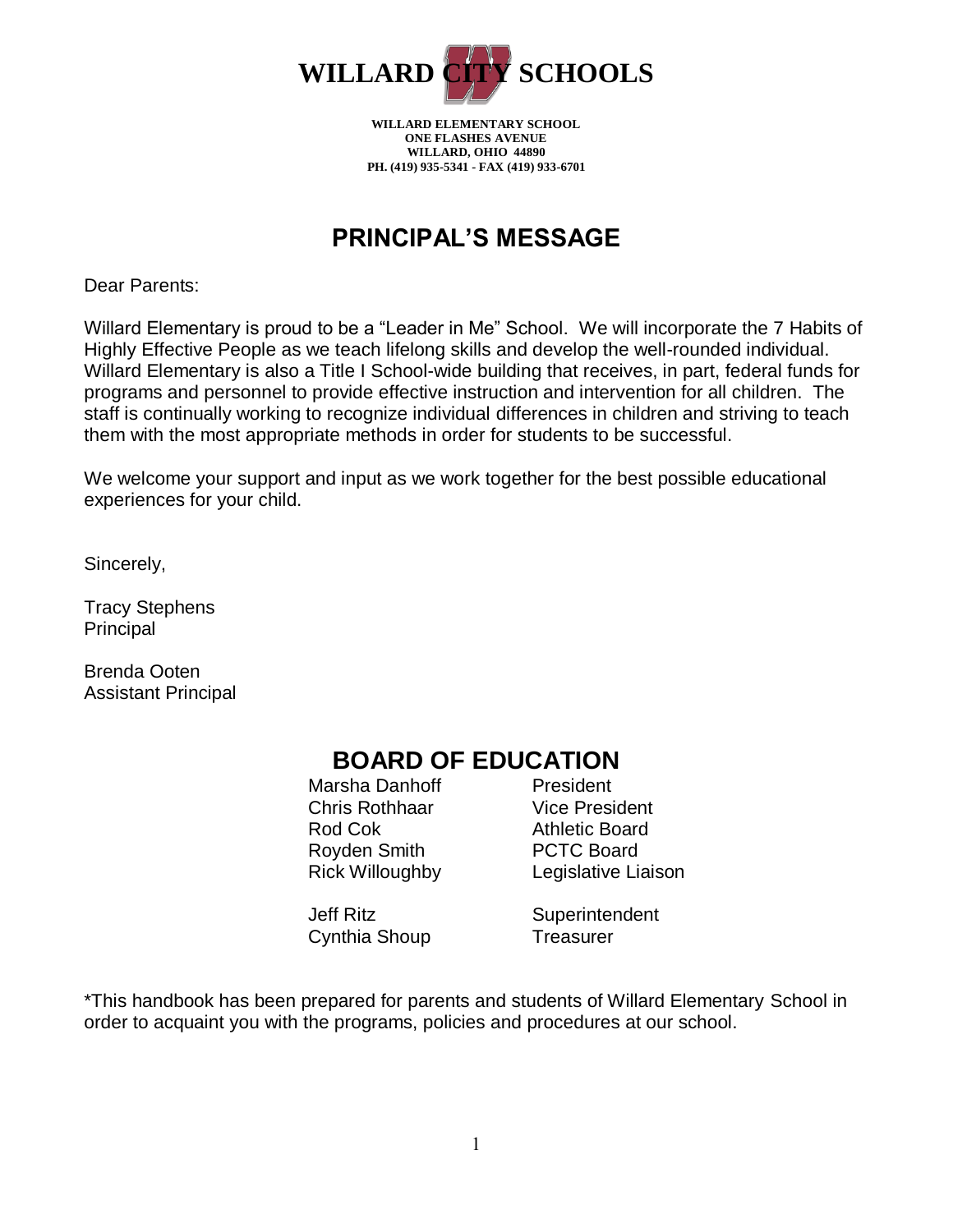# **MISSION STATEMENT**

# **At Willard Elementary School, we lead with the 7 Habits, encourage others, achieve our goals, and discover our potential!**

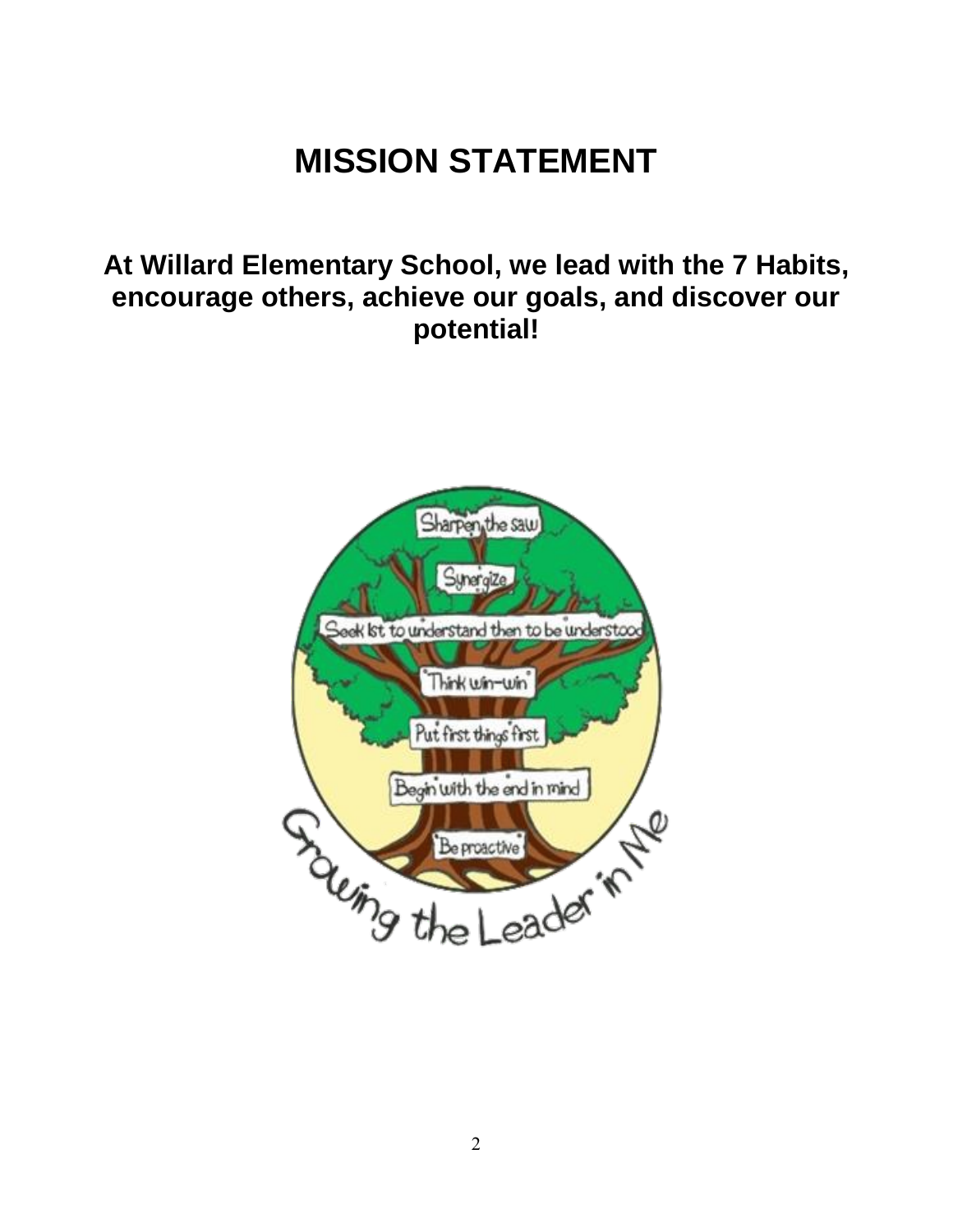## **SCHOOLWIDE GOALS**

This booklet of school information is sent with the best wishes of the staff at your child's school. We feel it will provide a quick and handy reference to questions you may have concerning the operation of the school. To the three "R"s taught in school, many parents and teachers would like to add a fourth—Responsibility. They know that responsible students grow up to be responsible adults.

Responsible students don't have any one secret for their success…but they do practice some habits that help them. The following are the seven habits that help highly responsible students achieve in school.

- 1. **They set goals.** Goals keep kids focused on the future. That's why they are the foundation of responsible behavior and success in school. This is a good time to help your child set goals. Ask your child:
	- How much improvement would you like to see on this week's test?
	- How would you like to improve your grades this marking period?
	- What are two things you would like to accomplish this school year?
	- What will be needed to meet those goals?

Goals help students focus on what's important and what's not. If they have a vision of where they want to go, they are more likely to get there. And students with goals find it easier to say "no" to irresponsible behaviors because they are saying "yes" to their vision of the future.

2. **They plan their time.** Responsible people meet their obligations—whether it's turning in a paper on the day it's due or having a report on the boss's desk when it's needed. But it takes planning. (Remember the old saying, "If you fail to plan, you plan to fail.")

Along with their school planner, help your child use a big calendar to organize his time. Write down all of his commitments and use the calendar to plan time for homework each day. On a day when he has soccer after school, he'll need to study after dinner, but the next day when he has a choir practice in the evening, he'll need to study right after school.

- 3. **They study every day.** Learning any subject is like building a brick wall—you do it steadily, one step at a time. Responsible students set aside time for homework or studying every day. On the days when your child's teacher assigns no homework, have her "assign herself." That may be the day she reviews vocabulary words. Or she may take a few minutes to review math facts.
- 4. **They take care of the most important thing - the brain!** Make sure to eat right, get enough sleep, and limit the use of gaming systems and TV.
- 5. **They have the tools they need.** A carpenter wouldn't think of showing up without a hammer. A nurse always has a stethoscope. But some students seem to think they can go to class without the pencils, paper and other tools they need.
- 6. **They keep their commitments.** Responsible people honor their commitments to others and to themselves. They succeed in school by doing their assignments well and on time. They do their share of the group project. They go to soccer practice when it's cold.

You can teach your child about commitments by example. Talk with your child about the commitments you have made to the family—to provide meals, to keep clothes clean, to care for anyone who is sick. Ask your child to make commitments of her own at home. And help her feel the satisfaction that comes from meeting those commitments.

7. **They get ready ahead of time.** Some students start out every morning in a crisis. They can't find their homework. They don't have time to eat breakfast. The shirt they want to wear isn't ironed. Responsible students have learned that being late, or being early, is not something that simply happens to them. It is a choice they can make. Teach your child to take five or ten minutes before bedtime to get ready for the next day. Have him pack the backpack. Make lunch. Lay out clothes. He will soon see that those few minutes will make the morning easier…and help him get to school ready to learn.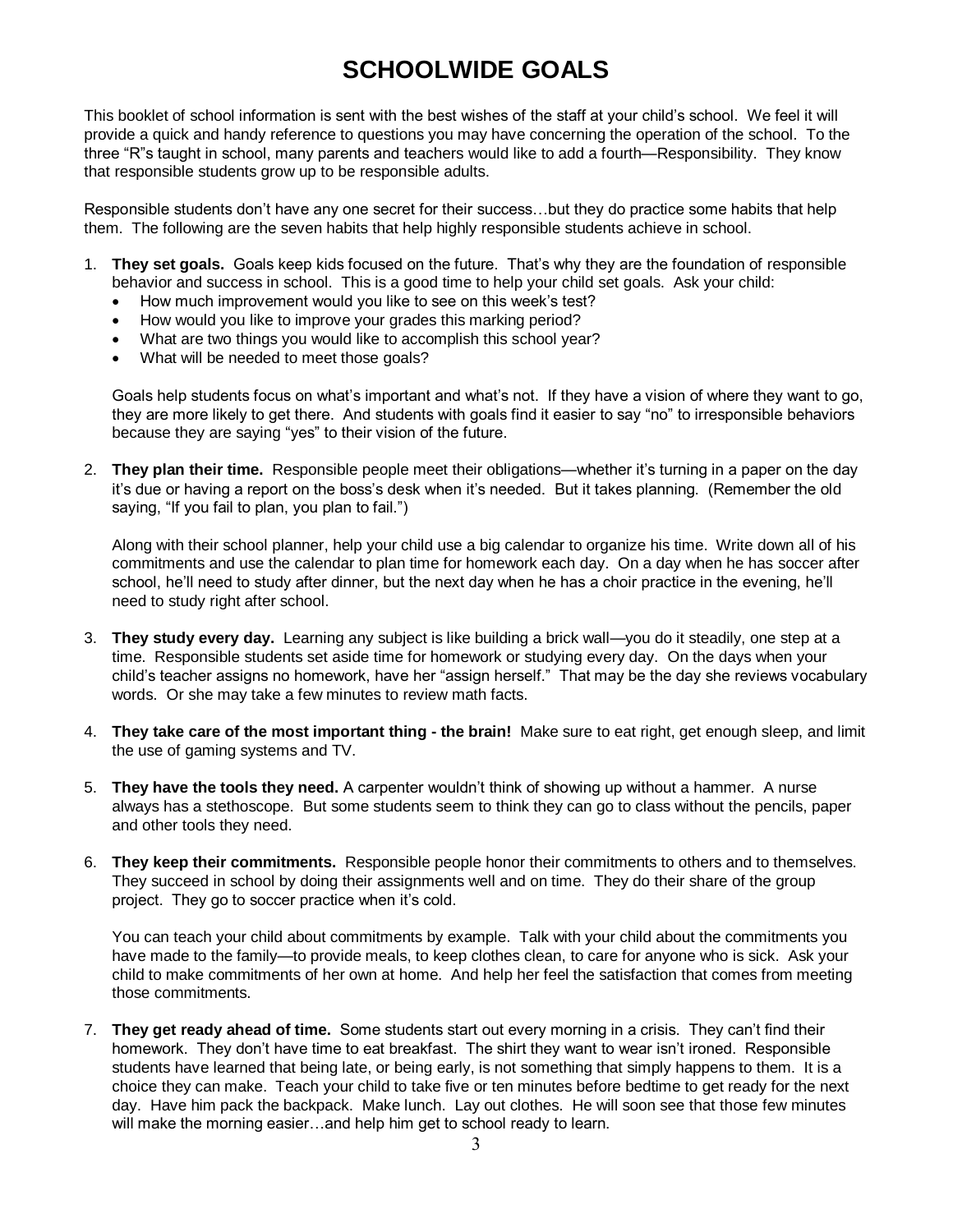#### **INTERDEPENDENT**

Our successes in the past are due in a large part to the great sense of cooperation we have had between the home, school, and community.

In order to help you better understand the workings of our school, we have developed this Parent/Student Handbook. Please familiarize yourself and your child with its contents.

If you have any questions or concerns about this handbook, or any other aspect of our school, please feel free to call us.

#### **BUILDING PHILOSOPHY**

The faculty of Willard Elementary School believes that each student deserves the individual attention and aid pertaining to his/her needs. We recognize that his/her education rests not only in the knowledge they learn, but also in the character they develop.

In order to live in today's society, it is of utmost importance that the student be taught congeniality, respect, selfawareness, and responsibility, along with attaining the academic level of which he/she is capable.

We, the educators, at Willard Elementary School address ourselves to these goals.

#### **SCHOOL BEGINS AT HOME**

*Steps to Start a Great School Day*

We want every child to experience success at school and you can help your child do so. Getting your child's day off to a good start is one of the best things you can do for him/her. You can make sure your child starts each day on a positive note by cooperating with and supporting our efforts in the following ways:

- 1. Send your child to school on time; not late, or too early.
- 2. Teach your child to respect and obey all school adults. All teachers and other adults (including secretaries, custodians, aides, and cooks) have authority and are responsible for the safety of children and general building order.
- 3. Talk with your child about treating other children in the same manner and as he/she wishes to be treated (avoid name calling, arguing, etc.).
- 4. Tell your child to go directly to and from school using the same route or routine every day.
- 5. Send your child to school properly washed and dressed, using the dress code and weather conditions as guides.
- 6. Discuss with your child all the information in this handbook so that he/she clearly understands what is expected from him/her at school.
- 7. Become actively involved in your school. You can do so by participating in the P.T.G. or by volunteering to assist with special school projects.
- 8. Above all else, tell your child when he/she is doing a good job in school praise him/her for good efforts and good behavior at school. We will do the same at school.

This can be a successful learning experience for your child, but it will take a lot of hard work on his/her part as well as your cooperation as parents. It's worth everyone's best effort and we guarantee to give each child our very best.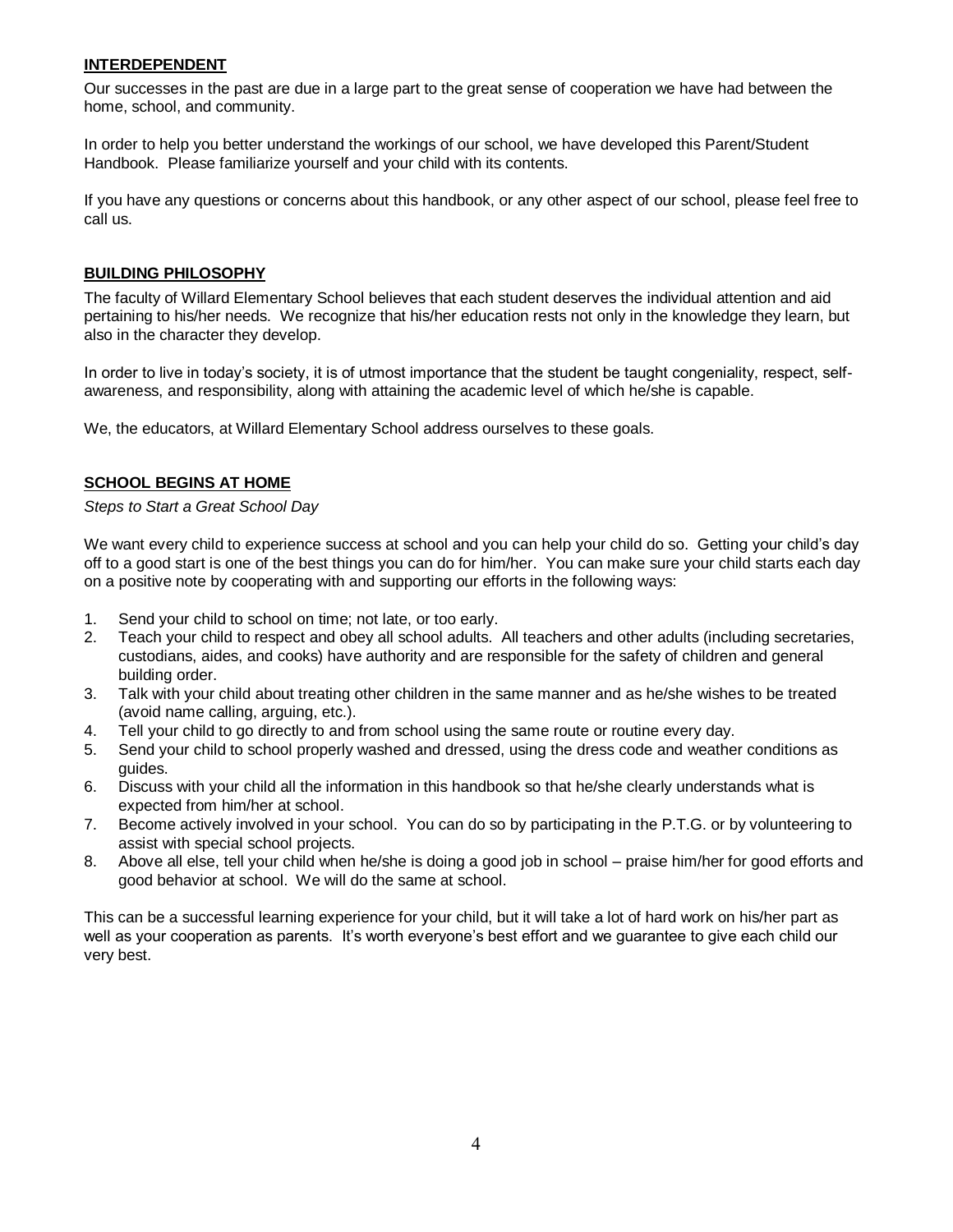# **WILLARD ELEMENTARY SCHOOL STAFF**  $(PreK-5)419-935-5341$

Tracy Stephens................................. Principal<br>Brenda Ooten.................Assistant Principal

| Corey Reed | Third Grade Teacher |
|------------|---------------------|
|            |                     |
|            |                     |
|            |                     |
|            |                     |
|            |                     |
|            |                     |
|            |                     |
|            |                     |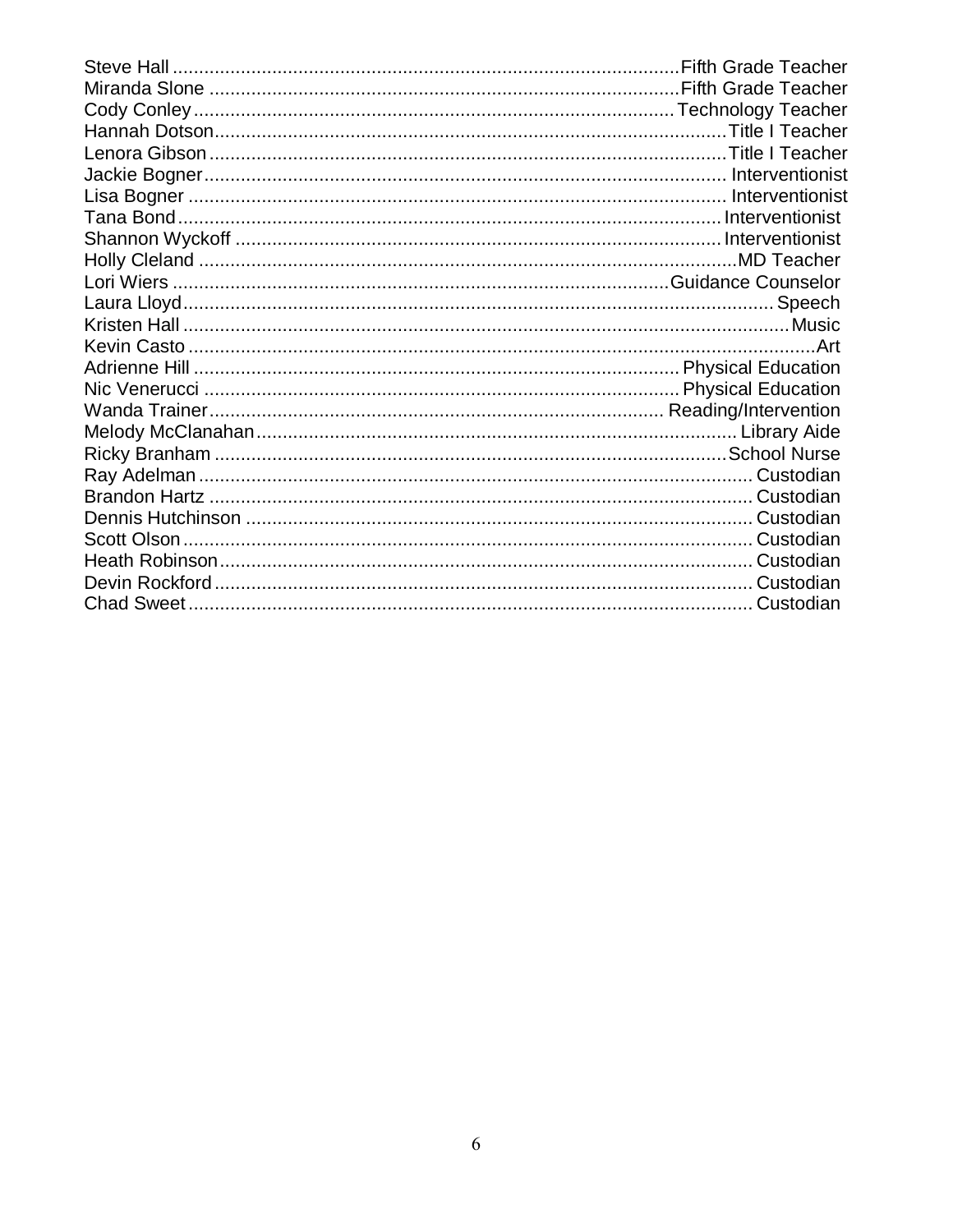### **WILLARD ELEMENTARY PROBLEM SOLVER**

| $(419-935-1541)$ |
|------------------|
|                  |
|                  |
|                  |
|                  |
|                  |
|                  |
|                  |
|                  |
|                  |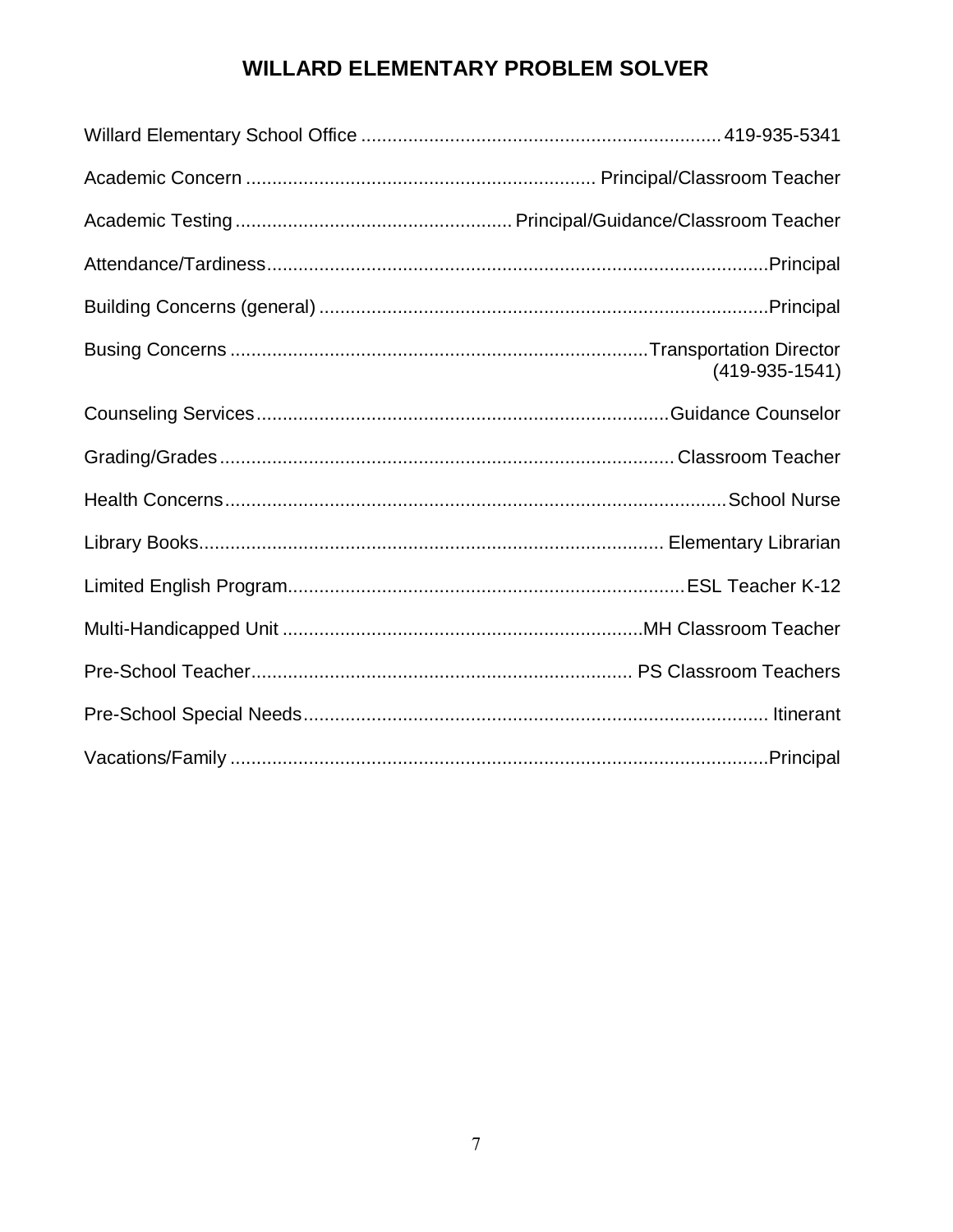#### **WILLARD ELEMENTARY'S TIME SCHEDULE**

| 8:25 a.m.          | Building opens; students should arrive after 8:25 a.m.<br>Supervision will begin at 8:25 a.m. |                                         |               |  |  |
|--------------------|-----------------------------------------------------------------------------------------------|-----------------------------------------|---------------|--|--|
| $8:25 - 8:45$ a.m. | Breakfast served in the cafeteria                                                             |                                         |               |  |  |
| 8:45 a.m.          |                                                                                               | Children enter the building for classes |               |  |  |
| 9:00 a.m.          | School begins; the tardy bell rings                                                           |                                         |               |  |  |
| LUNCH:             |                                                                                               | RECESS:                                 |               |  |  |
| Grade 2 Lunch      | 11:00-11:30                                                                                   | <b>Grade K Recess</b>                   | 11:00-11:30   |  |  |
| Grade 3 Lunch      | 11:15-11:45                                                                                   | Grade 2 Recess                          | 11:30-12:00   |  |  |
| Grade 1 Lunch      | 11:30-12:00                                                                                   | Grade 1 Recess                          | 12:00-12:30   |  |  |
| Grade K Lunch      | 11:45-12:15                                                                                   | Grade 5 Recess                          | 12:30-1:00    |  |  |
| Grade 5 Lunch      | 12:00-12:30                                                                                   | Grade 3 Recess                          | $1:45 - 2:15$ |  |  |
| Grade 4 Lunch      | 12:15-12:45                                                                                   | Grade 4 Recess                          | $2:45-3:15$   |  |  |
| 3:25 p.m.          | <b>Walkers and Bus Riders</b>                                                                 |                                         |               |  |  |
| 3:30 p.m.          | Parent Pick up                                                                                |                                         |               |  |  |

\*Supervision begins each morning at 8:25 a.m. Students are not permitted to arrive before this time. Any students who are tardy must stop in the office before going to the classroom. Parents picking up their children after school are not permitted to park in the bus parking area or in the loop in the front of the school. All parents entering the playground to pick up their children must park in the parking lot.

School hours are 9:00 a.m. to 3:30 p.m. The school building will open at 8:25 a.m.; students should not arrive before 8:25 a.m. The school will not be responsible for supervision of children before this time. Bus stops are the parent's responsibility and problems should be reported to the sheriff's or police department.

All students released during the day must be checked out in the office. Children will be released only to the custodial parent or guardian, or to an adult designated by the custodial parent/guardian. Anyone, except for those designated, need a note signed by the custodial parent to remove a student. This will count as an absence from school. At the end of the date, unless a note is sent from parents, all students will go home as usual.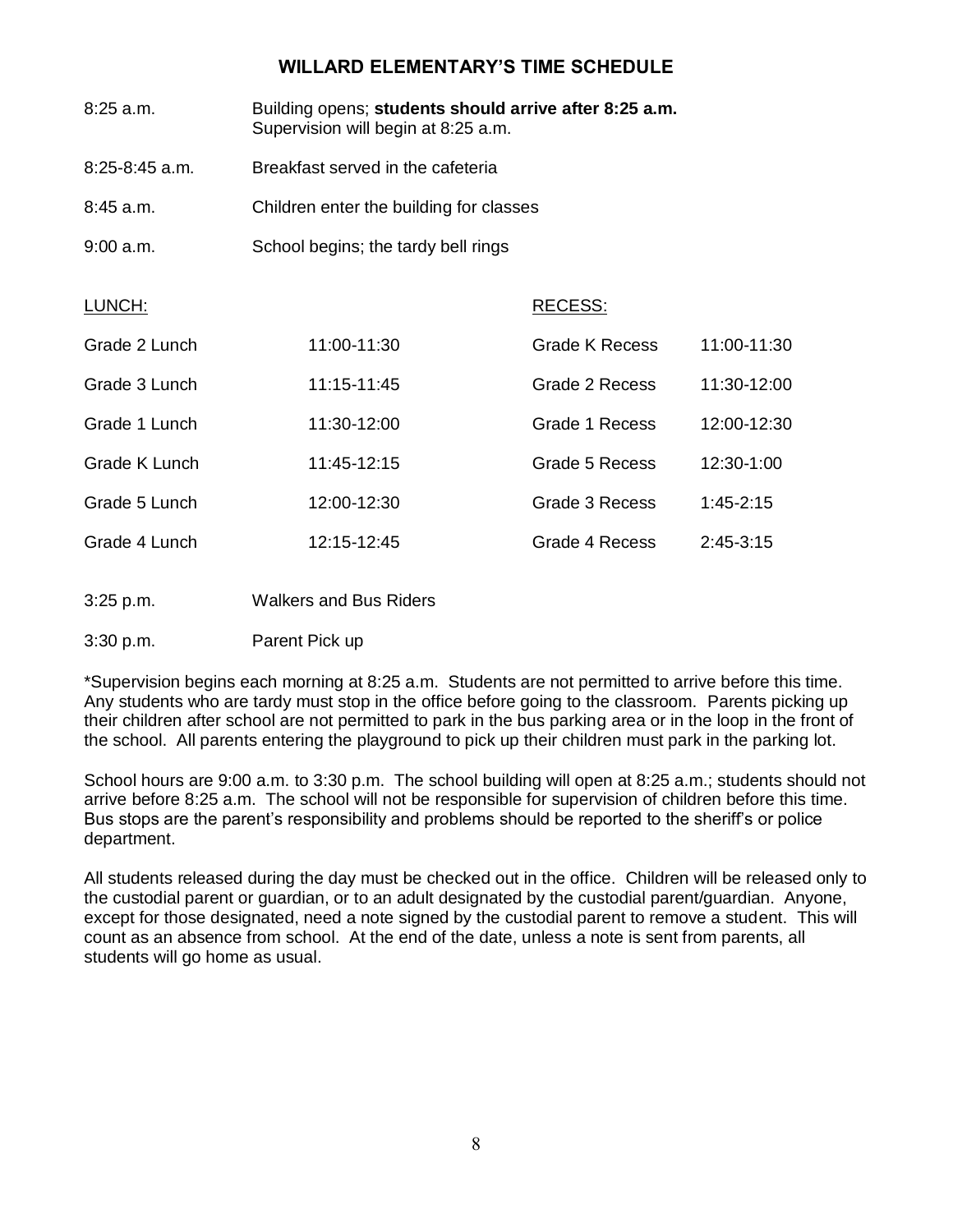#### **SUPERVISION TO AND FROM SCHOOL**

The school is directly responsible for supervision of students only while they are on school property. Once they leave school property this becomes the responsibility of the parents. The school cannot be responsible for supervision at the bus stop. We strongly encourage you to wait with your child(ren) at the bus stop. Generally, misbehavior that occurs off school property is a police matter.

#### **FEDERAL FUNDING**

Public comment is welcome on the proposed use and budget of all federally-funded programs. Title I is currently being used to improve student performance in reading and math for Willard Elementary School. Title II funding promotes professional development for district staff in the academic areas. Title IV funds are used to provide student academic support and enrichment.

**In accordance with Federal Civil Rights law, U.S. Department of Agriculture (USDA), and the Civil Rights regulations and policies, this institution is prohibited from discriminating on the basis of race, color, national origin, religition, sex, gender identity, age, or disability. To file a complaint of discrimination, write to USDA, Director, Office of Civil Rights, Room 326-W, Whitten Bldg., 1400 Independence Avenue SW, Washington DC 20250-9410. You may fax them at 202-690-7442 or email [program.intake@usda.gov.](mailto:program.intake@usda.gov) USDA is an equal opportunity provider and employer.**

Comments and suggestions on the federal programs can be directed to the Superintendent of Schools, Jeff Ritz, at 419-935-1541 or to the Title I Coordinator, Jenni Smith, at 419-935-1541, or by mail to 123 Whisler Drive, Willard, Ohio, 44890.

The process for resolving complaints involving Federal Programs will be directed to and reviewed by the Office of Federal Programs. The NCLB Complaint Coordinator is Kathleen Botley. She may be reached at 614-752-1597**.**

Any concerns about Title IX and Civil Rights Discrimination may contact Jenni Smith, Curriculum Director at 419-935-1541.

#### **Ohio School Medicaid Program (FERPA / HIPAA)**

If your child is covered by Medicaid health insurance through *Ohio Healthy Start, the Medicaid Assistance Program, Healthy Families, or the WIC Program,* the Willard City School District is now a designated healthcare provider for the following eligible services for students with disabilities: occupational/physical therapy, speech/language therapy, audiology, nursing, school psychology and counselor/social work services.

If you have any questions regarding this program or services, you may contact the service representative for *Healthcare Process Consulting* at 1-866-625-2003 between 9:00 a.m. and 4:00 p.m., Monday through Friday, and they will be glad to assist you.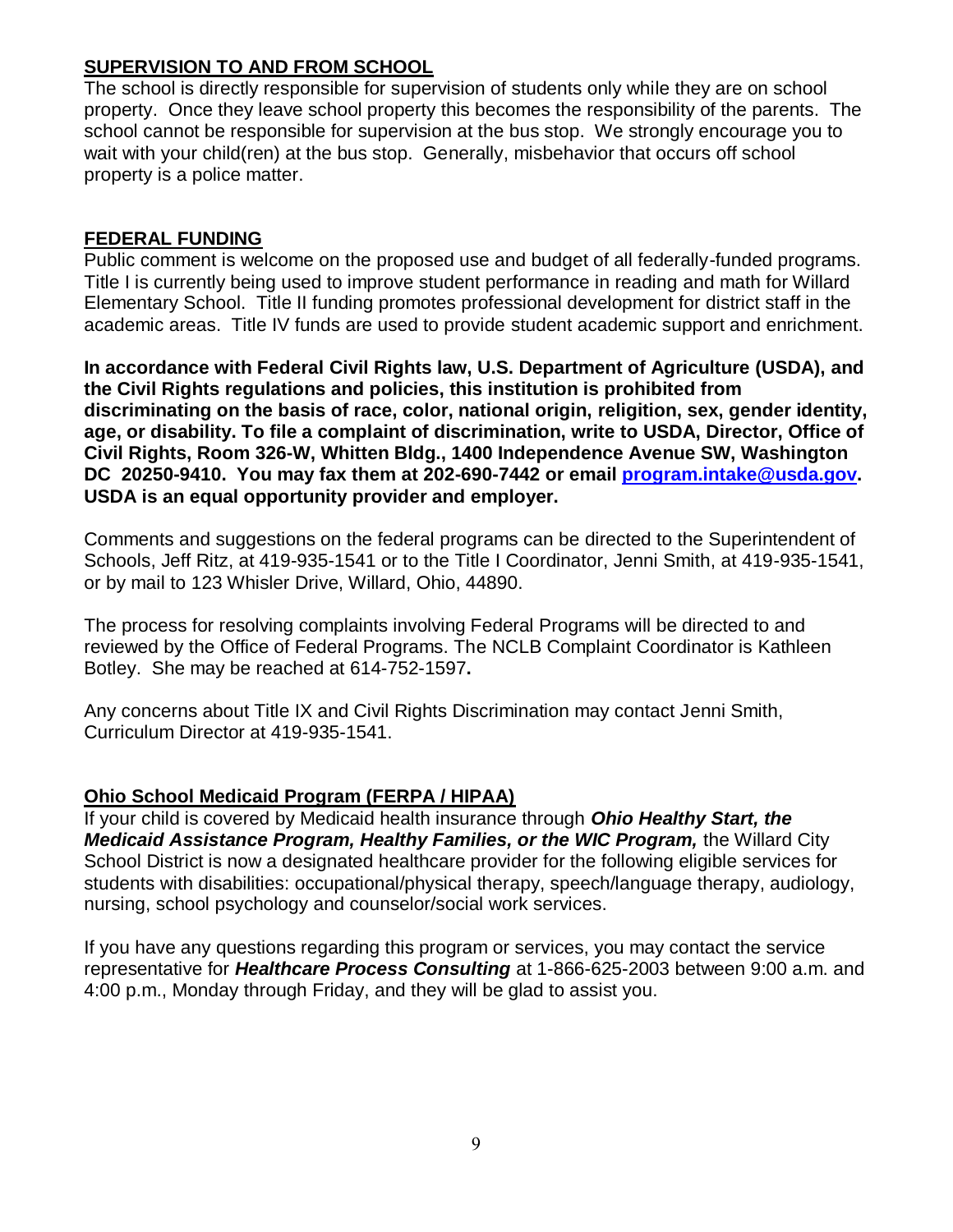#### **I. PARENT INVOLVEMENT ACTIVITIES**

#### Schoolwide Title I Parent Policy

Parents of participating Schoolwide Title I children have an opportunity to be involved in the planning, design, review and improvement of the Schoolwide Title I program through the following activities:

- $\triangleright$  An annual meeting to explain the Schoolwide Title I program
- $\triangleright$  Parent-teacher conferences and other informal meeting times, to discuss student placement and progress
- $\triangleright$  Support for parental involvement including timely information about programs and activities in a language and form that parents understand
- $\triangleright$  Coordination, where possible, with other parent involvement methods used in other in programs (e.g., Head Start and Adult Education)
- Jointly develop/revise a Parent-Student-Teacher Partnership
- $\triangleright$  Through surveys and round-table discussions
- $\triangleright$  An annual evaluation of the School-wide Title I Program and Parent program, and use of these findings to revise and improve parent involvement
- $\triangleright$  Timely responses to parent's questions

Parents/guardians have the opportunity to be involved in their child's education through the following activities:

- 1. Open House/Orientation
- 2. Family Nights (grade levels)
- 3. Parent volunteers
- 4. Schoolwide Title I parent meetings

We welcome and encourage you to participate in any or all of these events and be part of the educational process.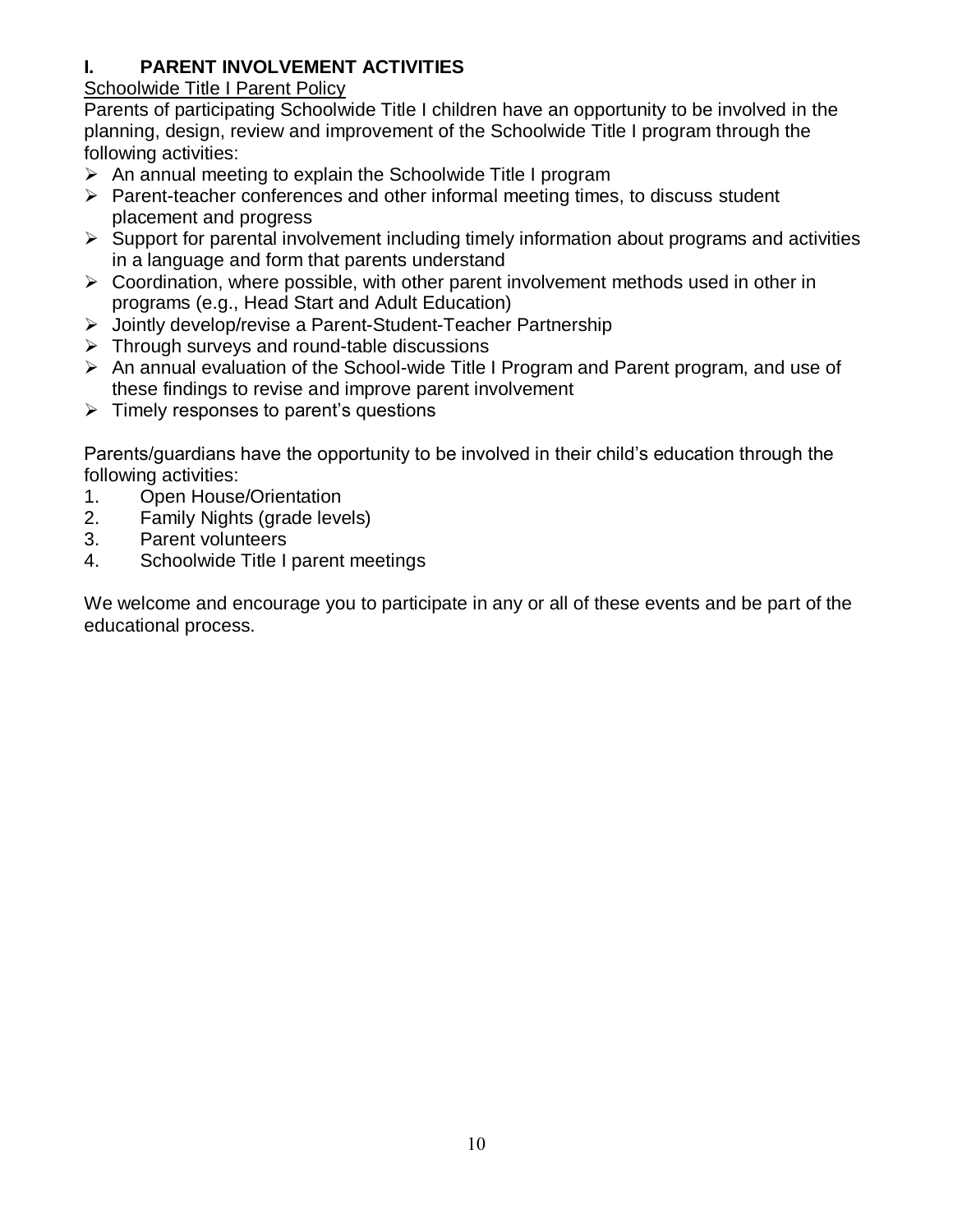#### **II. SCHOOL ENTRANCE REQUIREMENTS**

#### Eligible Students

Any child who is five (5) years of age before August 1st, has not completed fifth grade, and is living within the attendance area designated for Willard Elementary School, by the Willard Board of Education, is eligible to attend Willard Elementary School.

#### Preschool Entrance Requirements

Any child who is 4 years of age by August 1st may attend the Willard City Public Preschool, located at Willard Elementary School.

#### Kindergarten Entrance Requirements

A child is eligible for entrance into kindergarten if s/he attains the age of five on or before August 1st of the year in which s/he applies for entrance. The Board may admit a younger child to kindergarten if the child satisfies the Board's early entrance criteria. A child under age six (6) who is enrolled in kindergarten will be considered of compulsory school age.

The Board will admit to kindergarten any child who has not attained the entrance age requirement of this District, but who was properly enrolled in a public or chartered nonpublic school kindergarten before transferring to the District. He/she must also have a doctor's physical examination and proper proof of vaccination and immunization. All kindergarten classes are now full-day and follow the same schedule as Grades 1-5.

#### Verification of Birth

State law requires that a birth certificate or a copy of a certified birth certificate must be presented to the office when the child is enrolled.

#### First Grade Entrance

A child is eligible for entrance into first grade if s/he attains the age of six (6) on or before September 30th of the year in which s/he applies for entrance. Any student who has successfully completed kindergarten in accordance with R.C. 3321.01(B) shall be admitted to first grade. The Board may admit to first grade a younger child if the child satisfies the Board's early entrance criteria. Students must have a doctor's physical examination and the required immunizations before entering first grade.

#### Entrance by Transfer from Another School

This is based on the student's record from previous school. If the student is not able to do the required work for an assigned level, he/she may be reassigned to a more suitable level. Parents will be notified of this by letter or conference.

#### Acceleration Policy

The Willard City School District offers four types of acceleration for students: early entrance to kindergarten, whole grade acceleration, subject acceleration and early graduation. Acceleration Referral Forms are available in all building level offices. Parents may contact Jenni Smith, Curriculum Director, for further information at 419-935-1541, ext. 46006.

#### Visitors to School

In accordance with Board Policy #9150, all visitors are required to report to the school office to sign in/out before making any contact with students. Persons wishing to visit the school and/or classroom are to make arrangements in advance through the Principal. The number of visitors at any one time will not exceed two parents/guardians. Parents/guardians are to be silent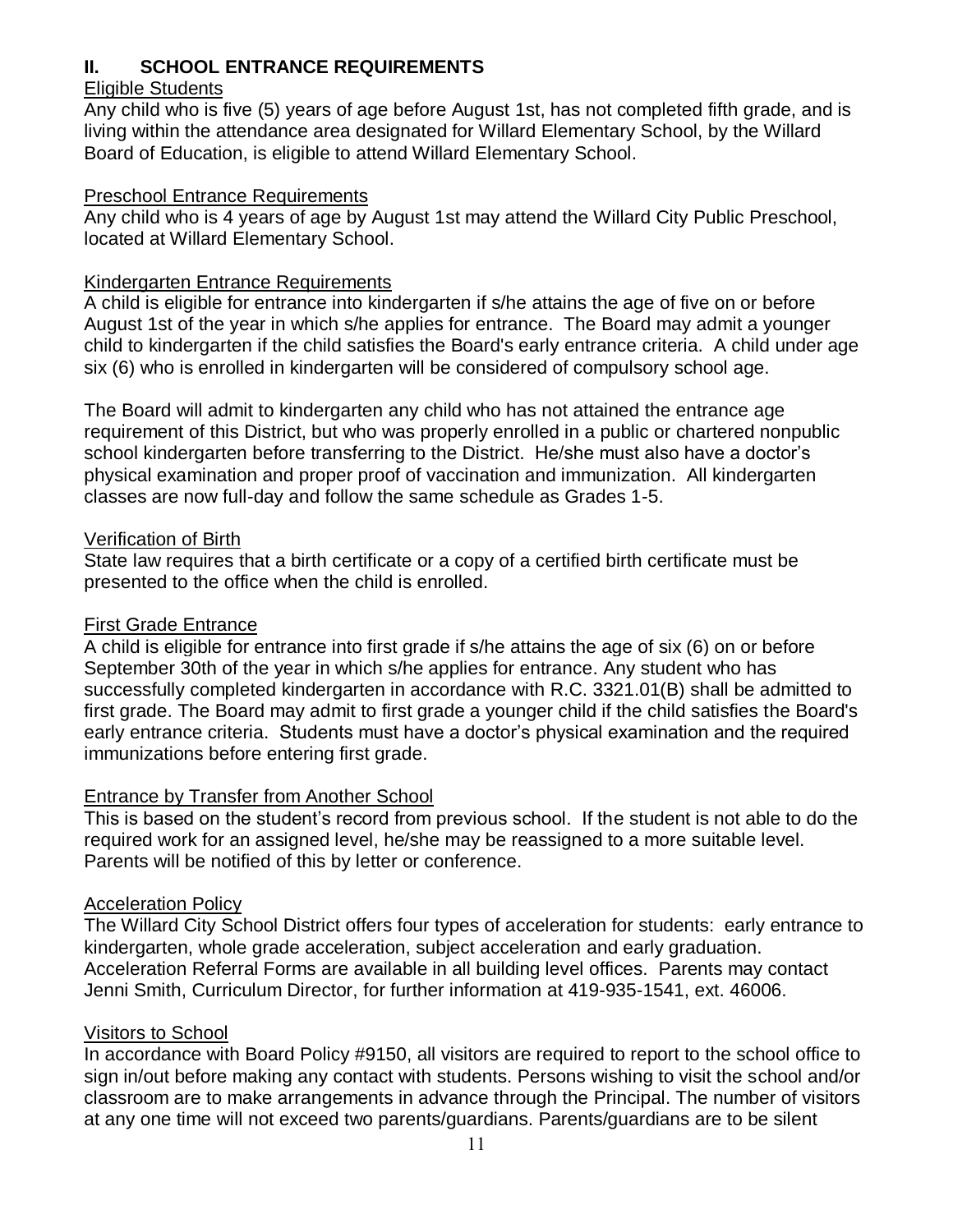observers and are not to create a disturbance or disruption to the academic learning process. No visitations will be granted during periods of academic testing. Visitation for non-custodial parents/guardians shall be determined by the constraints of legal custody agreements authorized by the court.

Upon entering the building, visitors will be required to produce a driver's license or some other approved form of identification to be scanned by the district's visitor management system prior to being allowed access to other areas of the building.

#### Release of Student Directory Information

According to the Federal Family Educational Rights and Privacy Act of 1974 (FERPA), directory information and social media about students may be released by the district without parental consent, provided annual notification has been given and the school does not have on file written denial to release directory information. If you request that directory information and social media NOT be released, you must complete a Release of Student Directory Information Opt-Out Form and return it to the school office by September 4th of the respective school year.

#### **III. ATTENDANCE POLICY**

We believe that good attendance and punctuality are important for every student enrolled in our school. The Laws of the State of Ohio and the Missing Children's Act bind our school attendance policy. Regular attendance is a significant student responsibility at all grade levels. Many studies correlate regular attendance with success in school. Regular attendance means that the academic learning process is not interrupted, less time is spent on make-up assignments, and students benefit from participation and interaction with others in class.

Students who arrive after the tardy bell at 9:00 a.m. are considered tardy. Students in grades K-5, who arrive at school more than one and one-half hours late, are considered absent onehalf day from school.

Students who are excused from school after lunch are considered absent one-half day if they leave more than one and one-half hours before the final school bell (3:30 p.m.).

Students who have medical appointments and arrive late to school (less than 90 minutes) may have their tardy excused by the principal if the following proper documentation of the appointment is presented to the principal upon entering school on the day of the appointment. Such documentation should include one of the following, but is certainly not limited to just the following: An excuse signed by the doctor or one of his staff; a signed excuse from a clinic or a hospital or one of their staff members; or a signed excuse from a medical professional who provided medical services for your child. Each situation will be reviewed by the principal and judged on an individual basis. Lastly, if a student arrives at school after 10:15 a.m. regardless of the reason, he/she will be considered absent one-half day from school (a.m.).

#### Excused Absences

Students may be excused from school for one or more of the following reasons and will be provided an opportunity to make-up missed school work and/or tests. (Policy 5200) The Board considers the following factors to be reasonable excuses for time missed at school: personal illness or illness in the family necessitating the presence of the child, appointment with a healthcare provider, quarantine of the home, death in the family, required court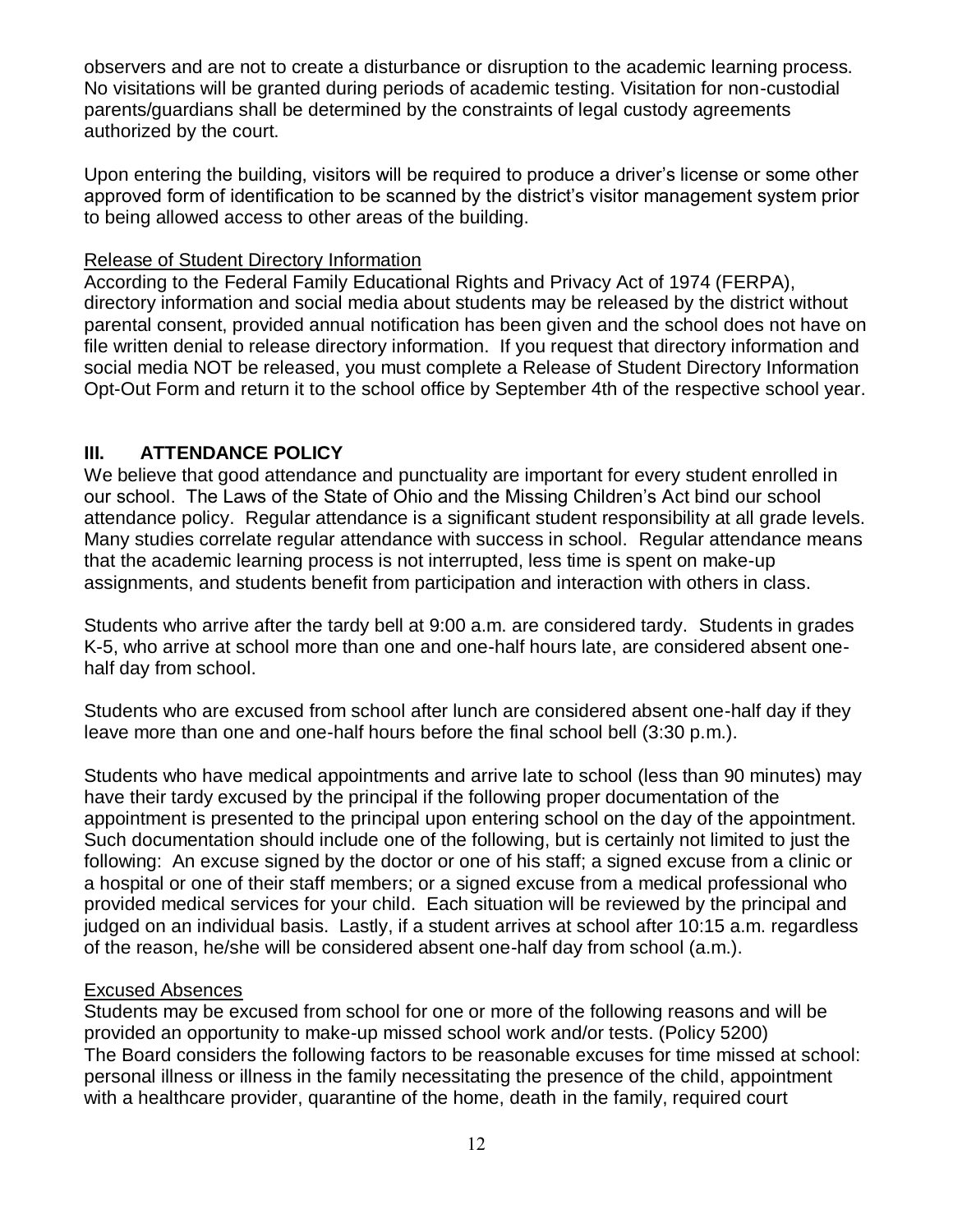attendance, observation or celebration of a bona fide religious holiday, out of state travel or such good cause as may be acceptable to the Superintendent.

#### Written Excuses

**Written excuses are required for all absences.** Valid and clear reasons must be given if the absence is to be excused by the Principal. Phone calls must be made to the school by 9:00 a.m. on the day of the absence to explain why your student is absent. If you cannot call, written excuses are due immediately when the student returns to school. When no excuse is provided, the absence will be unexcused and the student will be identified as truant for the school day.

#### Make-up Work Due to Excused Absences

Work missed when a student is absent should be completed to the satisfaction of the teacher as soon as the student returns to school. As a general rule, you have the same number of days you were absent, plus one extra day to complete make-up work.

#### **Truancy**

Unexcused absence from school (truancy) is not acceptable. A student will be considered habitually truant if the student is absent without a legitimate excuse. The following hours of absence will qualify a student for an Absence Intervention Plan:

- A. 30 or more consecutive hours without a legitimate excuse
- B. 42 or more hours in a school month without a legitimate excuse (30 day period)
- C. 72 or more hours in a school year without a legitimate excuse

If a student is habitually or chronically truant, an attendance improvement plan will be written and monitored in accordance with House Bill 410. A complaint may also be filed with the Judge of the Juvenile Court in compliance with State law and Board Policy 5200. Habitual or chronic truancy can also result in:

- $\triangleright$  A referral to Children's Services
- $\triangleright$  A hearing before a judge in juvenile court
- $\triangleright$  A report to local authorities of failure to send a child to school and/or possible educational neglect on the part of parents/guardians
- $\triangleright$  Grade retention if the truancy exceeds ten percent (10%) of the required attendance days of the school year, and fails two (2) or more required subjects

#### **IV. MISSING AND ABSENT CHILDREN**

The Willard City Board of Education believes in the importance of trying to decrease the number of missing children. Therefore, efforts will be made to identify missing children and notify the proper adults or agencies.

#### Student Attendance Accounting

A pupil, at the time of his/her initial entry to the Willard City School District, shall present to the person in charge of admission, a copy of his original certificate of birth and any information provided by the school that he most recently attended. The Willard City School District will initiate contact with the sending school within 24 hours requesting the student's official record. Records must be received within 14 calendar days of student's admission to the Willard City School District. If the sending school indicates no record of the student, or after the 14 day waiting period, no records are received, the principal of the school shall notify the law enforcement agency having jurisdiction in the area where the pupil resides, of the possibility that the pupil may be a missing child, as defined in Section 2901.30 of the Revised Code.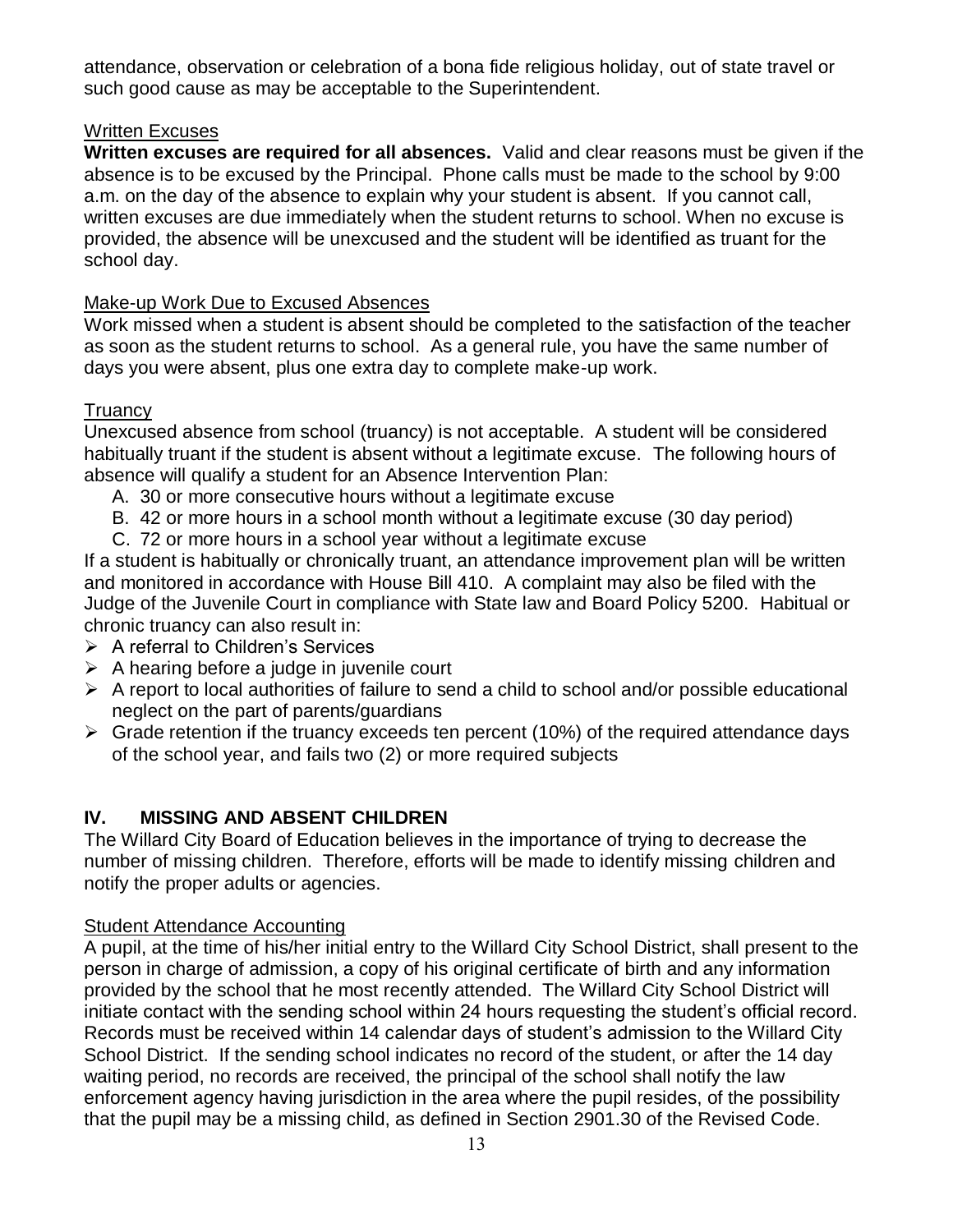The primary responsibility for supervision of a student rests with his/her parent(s)quardian(s). The Willard City School District staff will provide the assistance it can to parents and guardians with this responsibility. Parent(s)/guardians(s) MUST notify the school on the day a student is absent unless previous notification has been given, in accordance with school procedure for excused absences. If the parent(s) or guardian(s) have not notified the school by 9:00 a.m. on the day of absence, the principal or his designee will notify the student's parents, custodial parent, guardian, legal custodian, or other person responsible for him/her when the student is absent from school. The parent or other responsible person shall be notified by telephone, whenever possible. In situations where this is not possible, our Student Resource Officer and Administration will personally visit the home, or written notification will be sent to the parent(s)/guardians(s). Parents or other responsible persons shall provide the school with their current home and/or work telephone number(s) and home address(es) as well as emergency telephone numbers.

The Willard Board of Education designates the Superintendent to develop informational programs for students, parents, and community members relating to missing children issues.

#### **V. GENERAL INFORMATION**

#### Registration Information

A registration sheet listing the student's legally correct name, social security number, address, telephone number, birth date, parent information and other pertinent data, is made out for each student enrolled in school. **Parents are asked to help keep this up to date by reporting any changes to the school secretary.**

#### Change of Custody

Parents are to inform the school anytime the custody of a child changes. School officials will need to see and copy court orders pertaining to a child's custody. Questions in regard to proper procedures will be handled through the school office.

#### Emergency Medical Forms

Each child is required by state law to have an emergency medical authorization form on file in the school office. These are used only when parents cannot be contacted and a medical emergency arises involving a child.

#### Change of Address/Phone

In order for school records to be kept current, and in the event is necessary to contact parents for emergency purposes, the school office must be notified of any change in a student's address and phone number as soon as they occur. It is especially important that the parent's work phone numbers and emergency phone numbers be kept up-to-date and current as well. Notification of these changes MUST be submitted in writing.

#### Withdrawal From School

The school appreciates knowing in advance if a student is moving to another school district. This enables the school to have the student's materials ready and to get the school's books and materials returned and credited to him/her. Parents must sign a release form before a child's records are sent to a new school.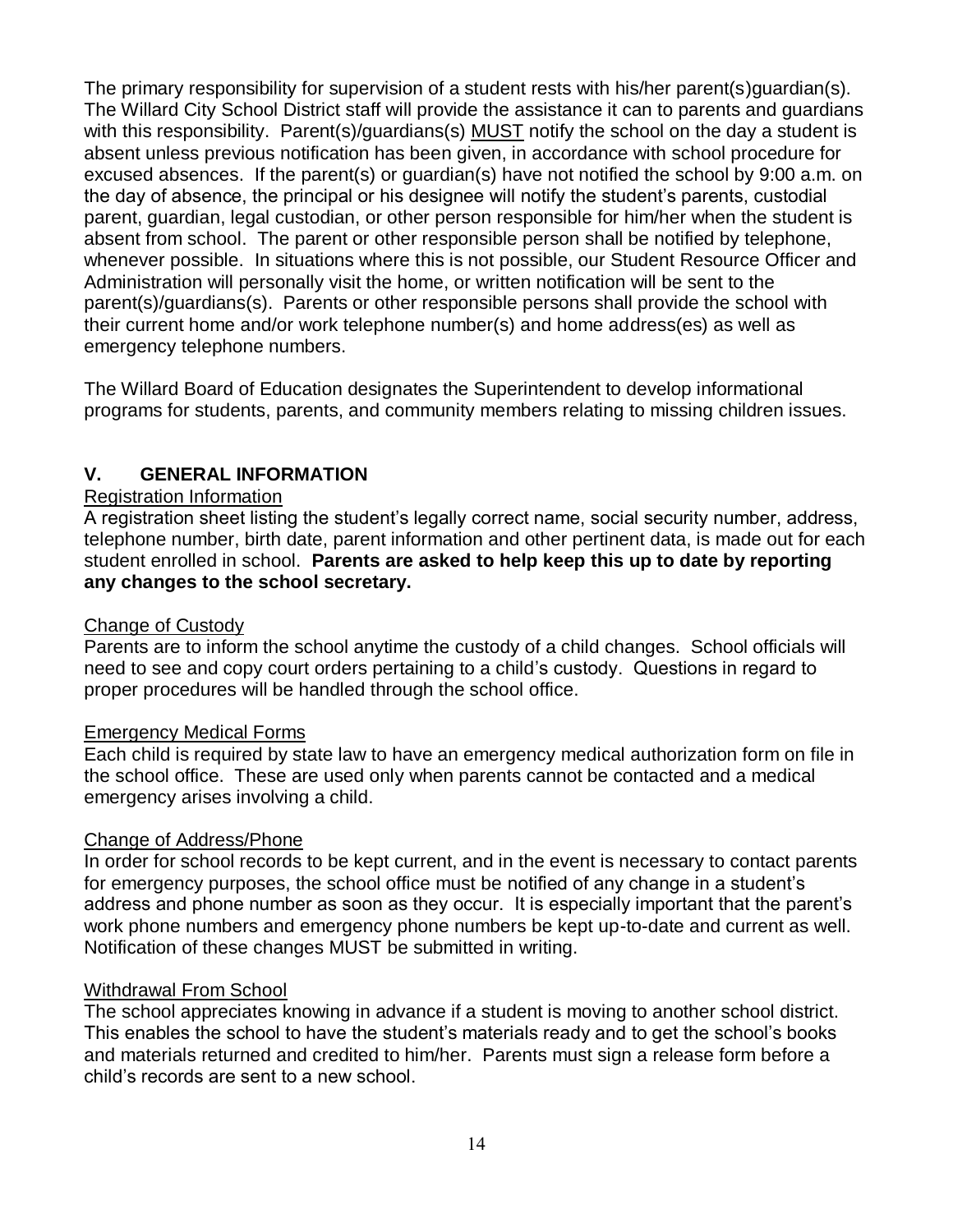#### **Policy Concerning Dispensation of Medicine**

Some students are able to attend school regularly only through effective use of medication in the treatment of disabilities or illnesses that will not hinder the health or welfare of others. All medication should be given by the parent at home. However, in circumstances where this is not possible, and the health and well-being of the child requires the immediate administering of medication, it will be done in accordance to the following:

- 1. The school nurse or an appropriate person appointed by the building principal will supervise the secure and proper storage and dispensation of medications. Each drug delivered to the school for possible dispensation must be received in the container in which it was dispensed by the prescribing physician or licensed pharmacist.
- 2. Written permission must be received from the parent or guardian of the student, requesting that the district comply with the physician's order.
- 3. The school nurse or other designated individual must receive and retain a statement, which complies with Ohio Revised Code, Section 3313.713, and which is signed by the physician who prescribes the medication.
- 4. The parent, guardian or other person having care of charge of the student must agree to submit a revised statement signed by the physician who prescribed the drug to the nurse or other designated individual if any of the information originally provided by the physician changes.
- 5. No person employed by the Board of Education will be required to administer a drug to a student except pursuant to requirements established under this policy. The Board of Education shall not require an employee to administer a drug to a student if the employee objects to administering the drug.
- 6. In order for the school to dispense any type of medication, a medical form, which can be obtained in the office, must be completed and turned into the child's school prior to dispensing the medication.
- 7. Non-prescription drugs should be given at home rather than at school, if at all possible. This would include cough drops, aspirin, and cold and allergy medication. If it is necessary for your child to take these medications, please send a note with your child indicating time and amounts and return to the school office

#### Homebound Instruction

The school may arrange for individual instruction at home for students who are unable to attend school because of an accident, illness, or disability. Such instruction may be arranged upon receipt of documentation of the student's condition from a physician.

#### Family Vacations

We feel very strongly that family vacations should be arranged around the school calendar. However, we do realize that this is not always possible. If you find it absolutely necessary to take your family vacation during the school year, special arrangements with the Principal must be made. First, a written request must be submitted to the principal at least five school days before the trip is to begin. This request should include the number of days to be out of school, the beginning date, and the return date to school. It should also have the signature of the parent making the request. The method to be used to complete missed work will depend on the teacher and the number of days to be missed, although we would like to have most of the work completed by the student before leaving for the trip.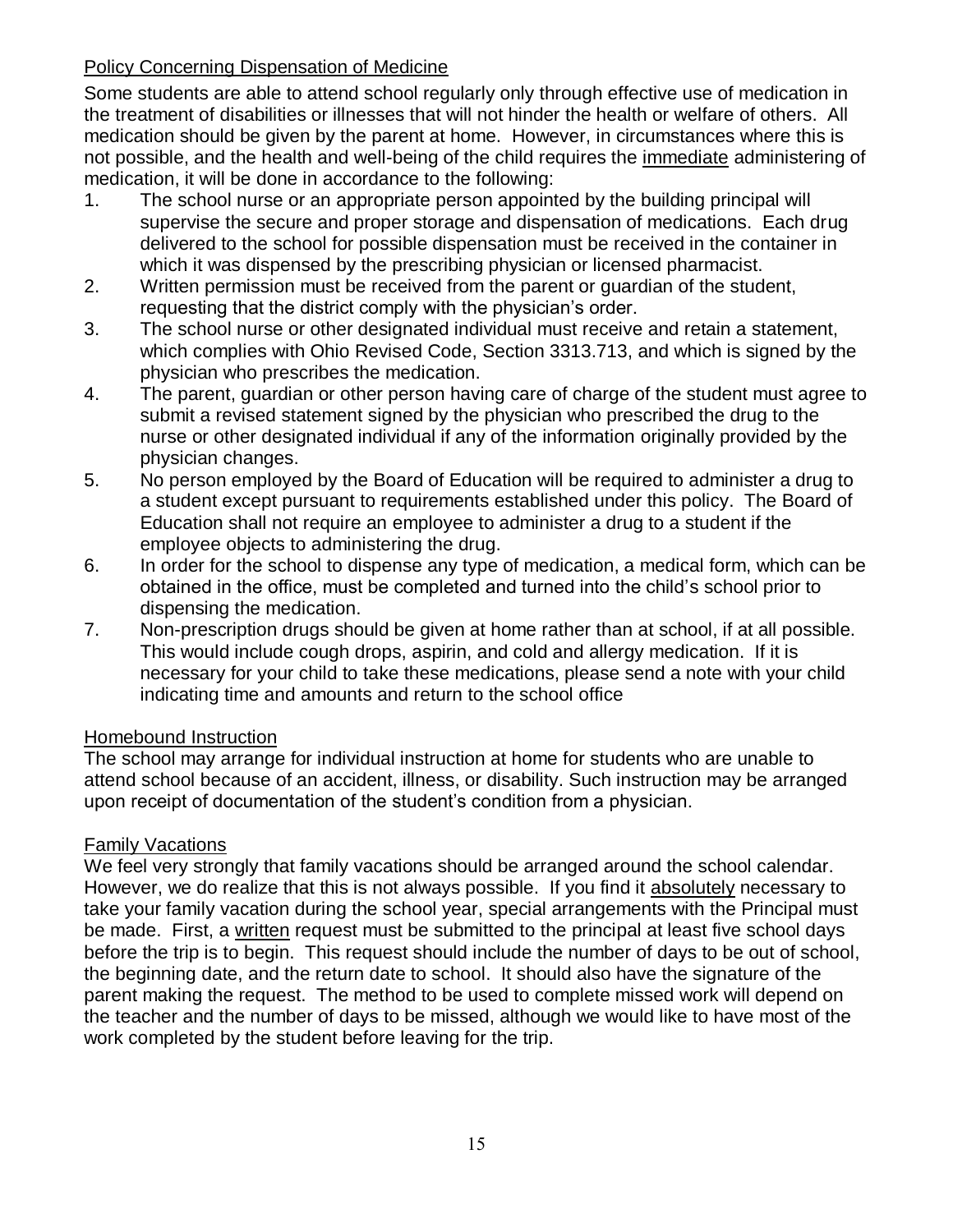#### Family Activity Policy

Sundays are set aside for family or other activities with no school activities to be scheduled. On Wednesdays, no school events shall be scheduled and all practices and other activities that day shall be concluded and students dismissed from school supervision by 6:30 p.m. Exceptions shall be determined by the Board of Education on an individual and specified basis.

#### Library Visits

Our building is well supplied with fictional and non-fictional reading material. Students are encouraged to sign out books to read at home. They are responsible for the care and return of the books.

#### Counseling Services

Students have the counseling services of the guidance counselor, all teachers, and the administration. Students may request special help time with any staff member during his conference period or before and after school. Parents are encouraged to call the counselor for individual conferences with any concerns about their child's personal, social, and educational development.

#### Lost or Damaged Textbooks

Students are held responsible for reasonable care of textbooks assigned to them and for those library books they signed out. Charges for lost or damaged books are expected to be paid promptly. Appeals may be made to the building Principal.

#### Parties During School Hours

In order to keep school parties reasonable, each classroom is permitted to have two (2) onehour parties during the school year. The parties are held at the end of the school day. The parties are usually held at Christmas and Valentine's Day.

#### Birthday Recognition

These should be held to a simple treat. Simplicity should be observed not only for reasons of health, but also for the sake of those children who cannot afford to furnish a treat.

#### Fire/Tornado/Emergency Situations

Our staff is prepared to take prudent actions should an emergency arise during the school day. Fire and tornado drills are conducted periodically to give students an opportunity to practice procedures.

Drill instructions are posted in each room and are discussed by teachers. During a drill, students are to follow directions by the staff member in charge; quietly and in an orderly manner to the designated area. Once students are at their designated safety location, they are to remain there until the all clear has been signaled.

#### Bus Transportation

All students living over one mile from the school are entitled to transportation. All rules and regulations for pupil transportation are in accordance with the "Ohio Transportation Laws and Regulations". A list of rules and regulations may be seen at the school Principal's office. Questions on transportation should be directed to Ashley Daub, Director of Transportation, at 419-935-0181.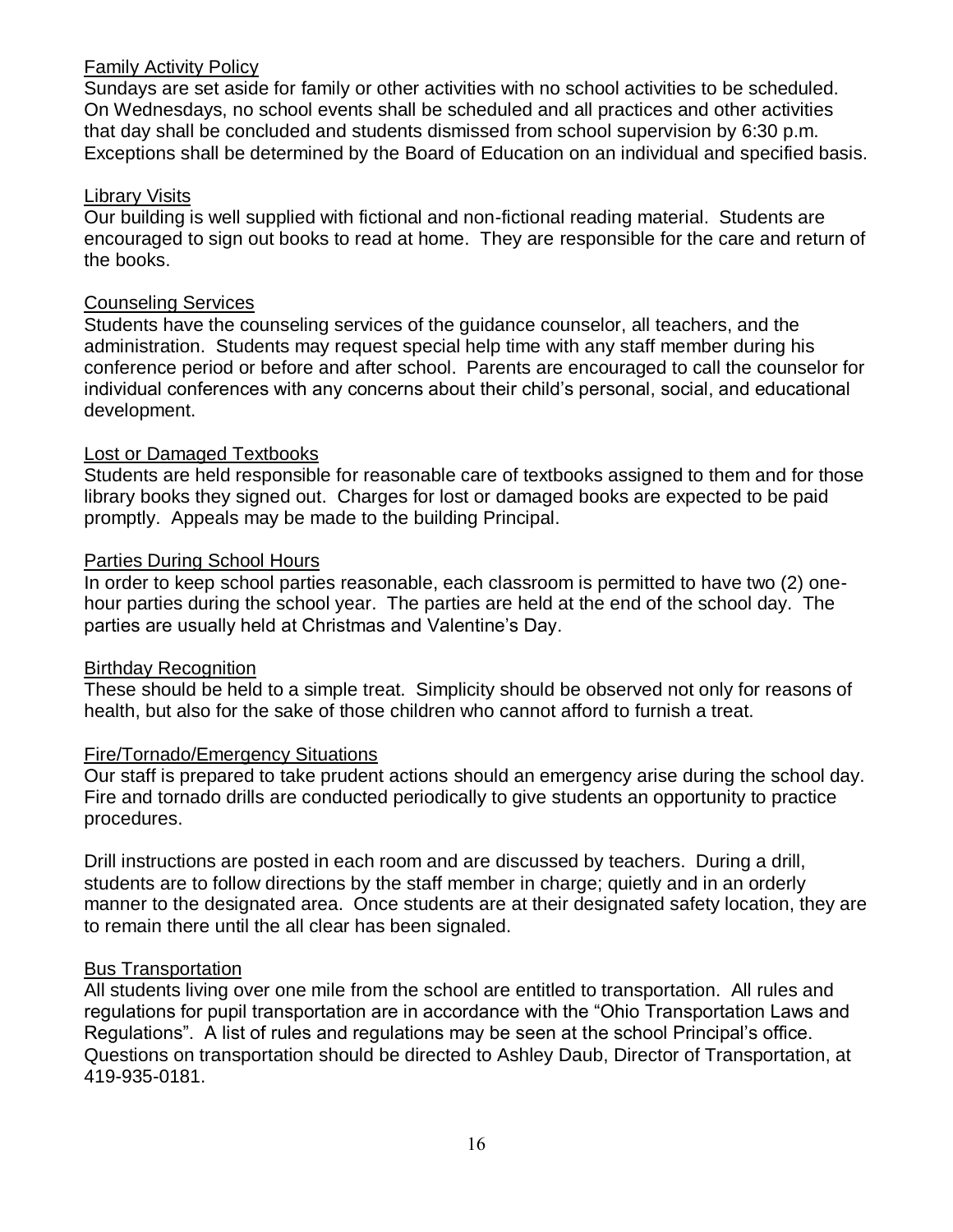#### Health Services

Mr. Ricky Branham, the Willard City Schools' Nurse, serves our school district as a Registered Nurse. His duties include consultation with classroom teachers concerning suspected health problems among students and the general supervision of the school's health services.

#### Emergency Days/Instant Connect

Ohio Law requires schools to notify parents of how they will be notified of hazardous weather or an emergency affecting the school. As in the past, we are using *Instant Connect* to deliver messages to our parents and community. *Instant Connect* is a mass notification system to quickly deliver voice messages, SMS text and email messages. This system will relay information for routine school events, hazardous weather, and for emergencies. The district also posts on our Facebook and Instagram accounts and will also continue to notify WLKR and WMFD for closings or delays.

Also, each year our district updates our Emergency Management Plan with the Ohio Department of Education. In an emergency, direct communication can make the difference between a minor event and a major crisis. It's important to give your school office accurate contact information for this purpose. If you would like to add additional phone numbers or be removed from the call list, please contact your school office.

#### School Fees Charged

A fee is charged for general supplies for Kindergarten through grade 5. These are to be paid before school starts, but are expected to be completely paid by the end of the first grading period. This fee covers the following: Math workbooks, Scholastic News, student planners and folders, art materials (except for projects which are sent home as gifts), copy paper for reproduced work sheets and tests, and lamination of student work.

Fees for the school year are \$33.00 for Kindergarten through grade four and \$26.00 for grade five. All students who are delinquent on their fees or usage premiums may not be able to march at graduation, attend field trips, or attend school dances. You may make arrangements for payments by contacting the Elementary Office.

**Usage Premium:** The Willard City Schools requires a Chromebook usage premium. **For Grades K-2, (**this \$20.00 fee) **and Grade 3** (this \$25.00 fee) will be included as part of their school fees, and is a waivable amount if you qualify. **For Grades 4-5**, this \$25.00 fee **is not** part of school fees, and **may not be waived**. All students who are delinquent on their fees or usage premiums may not be able to march at graduation, attend field trips, or attend school dances. (You may make arrangements for payments by contacting the building Principal.) Also, everyone must realize and accept responsibility for the care of and replacement cost if lost, stolen or damaged.

#### School Accident Insurance

Each year the Willard Schools authorize an insurance agency to sell a school accident policy. This may be purchased by the pupils for their protection at the beginning of the school year. You may find this information on our school website.

#### Selling or Soliciting in the School

Selling for a personal profit (such as cards, seeds, candy, flowers, etc.), is not permitted on school grounds. Selling or soliciting is only permitted in a limited manner for school or nonprofit organization. All permission must be obtained from the building Principal.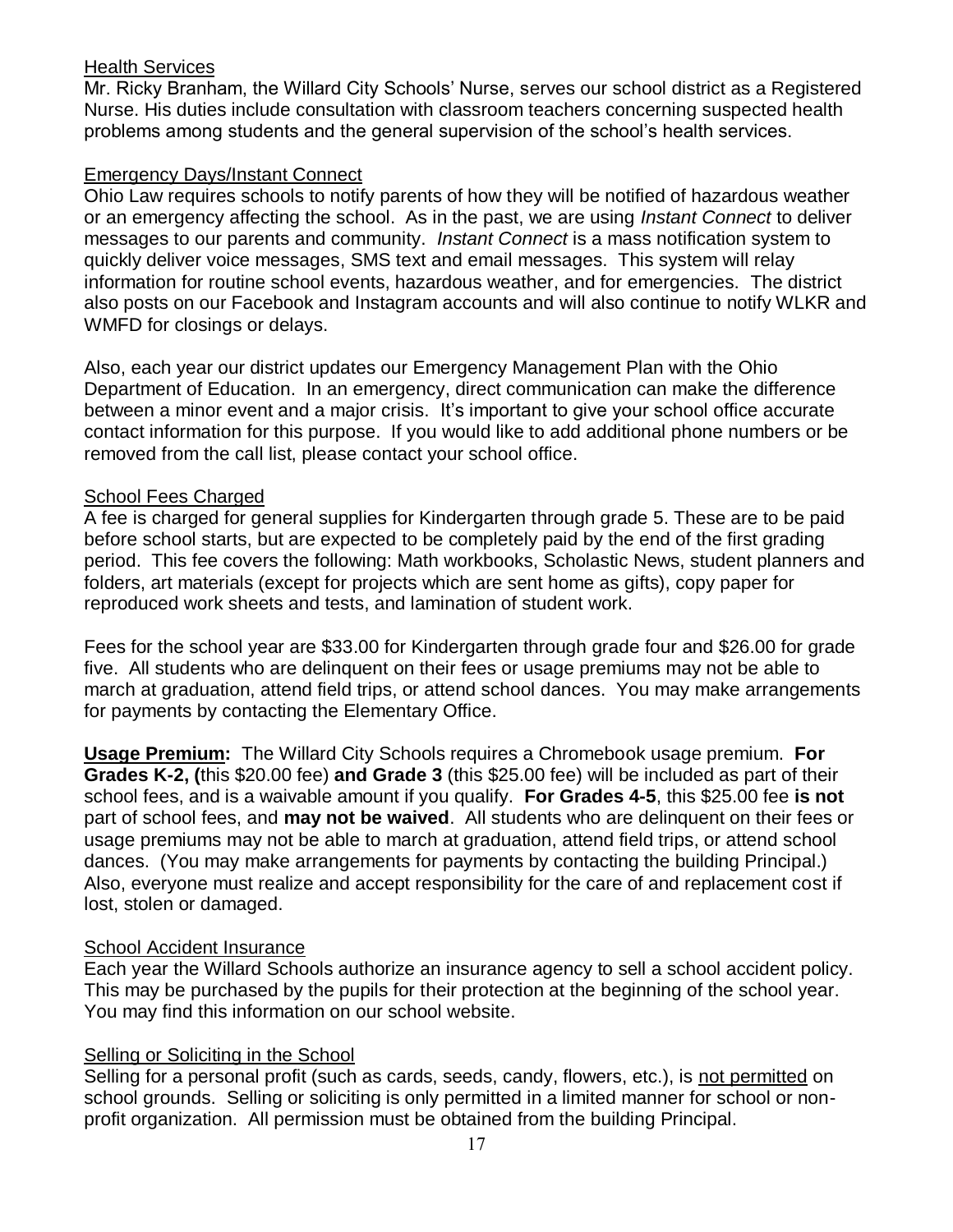#### Raising Money for Gifts

This is highly discouraged at our school. Some children in the class or group may not be financially able to contribute. On certain occasions this may be done, but is always kept to a minimum. It must always be approved by the principal before the activity begins.

#### Items Not Permitted at School

For a variety of reasons, such as safety and good order, certain items are not permitted at our school. These items include, but are not limited to the following:

- 1. Chewing gum
- 2. Portable electronic games
- 3. Radios, tape players or CD players (includes MP3 players, pagers, cell phones, beepers, or any other electronic devices) are permitted to and from school, but must be turned off and placed in their bookbag during school hours. Willard Elementary will not be held responsible for these items.
- 4. Hard balls (tennis, baseball, etc.)
- 5. Weapons and/or look-alikes including pocket knives
- 6. Fidget spinners

#### **VI. GRADING PROCEDURES/TESTING**

Grading Procedures – GRADES 2-3

So that all elementary school grading will be consistent and fair for all students, the following percentages will be used by teachers in Grades 2-3 for calculating all letter grades:

- **A** 90 100%
- **B** 80 89%
- **C** 70 79%
- **D** 60 69%
- **U** 59% below

#### Grading Procedures – GRADES 4-5

The following percentages will be used by teachers in Grades 4-5 for calculating all letter grades:

| A  | 92-100  | C. | 72-77.9    |
|----|---------|----|------------|
| A- | 90-90.1 | С- | 70-71.9    |
| B+ | 88-89.9 | D+ | 68-69.9    |
| в  | 82-87.9 | D  | 62-67.9    |
| В- | 80-81.9 | D- | 60-61.9    |
| C+ | 78-79.9 | F- | $0 - 59.9$ |

#### Interim Reports/Grade Cards

Interim Progress reports for all grades will be issued in the middle of each nine week grading period. Grade cards will be issued after the end of each nine week grading period as indicated on the school calendar. Parents are encouraged to contact the school office if they have any questions or comments concerning grades or their child's progress

#### Parent/Teacher Conferences

Parent/Teacher Fall Conferences will be held early November. All parents will be notified of a conference time with their child's classroom teacher. Grade cards will be given at that time. Parents are always welcome to call and schedule other conference times with classroom teachers.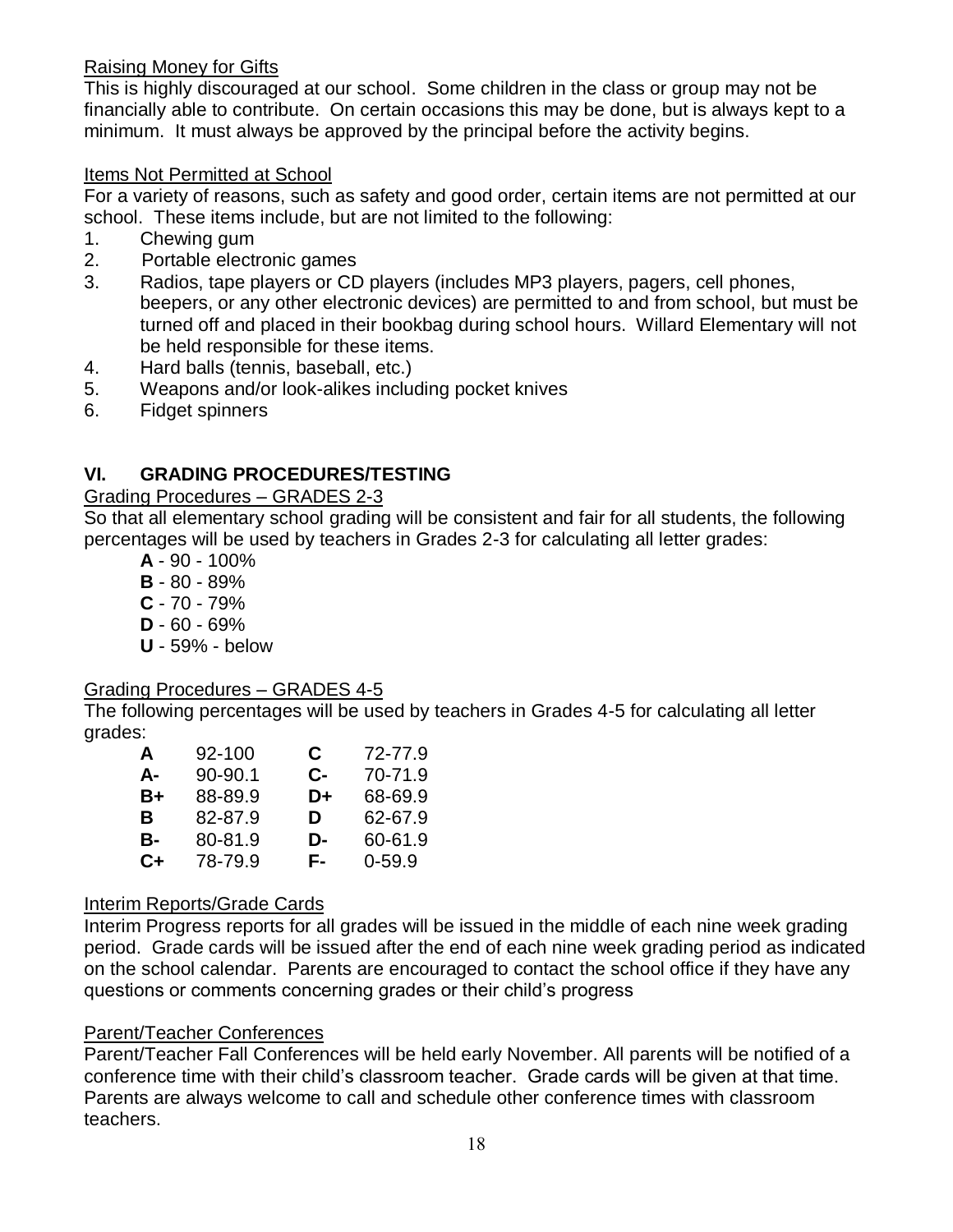#### Diagnostic Tests

Kindergarten students are required to take the Kindergarten Readiness Assessment (KRA) in the fall. Diagnostic Assessments will be given to Grades K-2 students in the areas of Reading, Writing, and Math. Grades K-5 will use I-Ready assessment. This will also be used as a Gifted Assessment in Grades 2 and 5.

#### State Assessments

Grade 3 Reading Assessment administered in the fall Grades 3-5 Testing administered in the spring

#### Homework Policy

Parents and students should expect homework at some time during the year. Developing the organization and self-discipline to regularly complete homework assignments is a significant goal of our elementary program. As a general guideline for the lower grades, parents should expect 10-15 minutes per grade level per night. For grades 3-5, approximately 30-60 minutes per night. The student's responsibilities for homework include keeping track of homework assignments, handing in homework assignments that are complete, original (done mostly by the student), punctual (handed in on time), and carefully and neatly completed. The parent's responsibilities include assisting their child in finding a well-lit, quiet place to work, establishing a regular time to complete homework, being available to provide help when their child is confused about an assignment, helping the child develop ways to keep track of assignments in an organized manner, and showing that they care about homework (and school in general) by asking questions about the lessons and insisting that he/she keep up with assignments.

#### **VII. SCHOOL DAY PROCEDURES**

#### Cafeteria Regulations

All students eat their lunches in the cafeteria. Those children who pack may purchase milk to drink with their lunch. Students buying their lunches are expected to carry it from the serving line to the tables, and when finished eating, dispose of trays and garbage in the containers provided in the cafeteria. **Parents are asked not to bring in lunches from fast food establishments.** The teaching staff and instructional aides supervise the lunchroom.

| Lunch prices: | Grades KG - 5       | FREE        |
|---------------|---------------------|-------------|
|               | <b>Adults</b>       | \$4.00      |
|               | Packer & Extra Milk | \$.50       |
|               | <b>Breakfast</b>    | <b>FRFF</b> |

Breakfast will not be served on delay days.

#### Recreation Periods

Supervised play periods occur after lunch and designated periods during the day. All students are expected to be with the group unless excused by the teacher or an approved request from the parents. A written excuse is needed to excuse a child from Physical Education or outside activities due to student sickness or other health problems.

#### Injuries/Sickness/Head Injuries

Every effort will be made by the school to contact parents in case of injury or illness. The school will administer first aid, but if an injury or illness is serious, a parent or his/her designated emergency person will be contacted. The school does not supply any medication.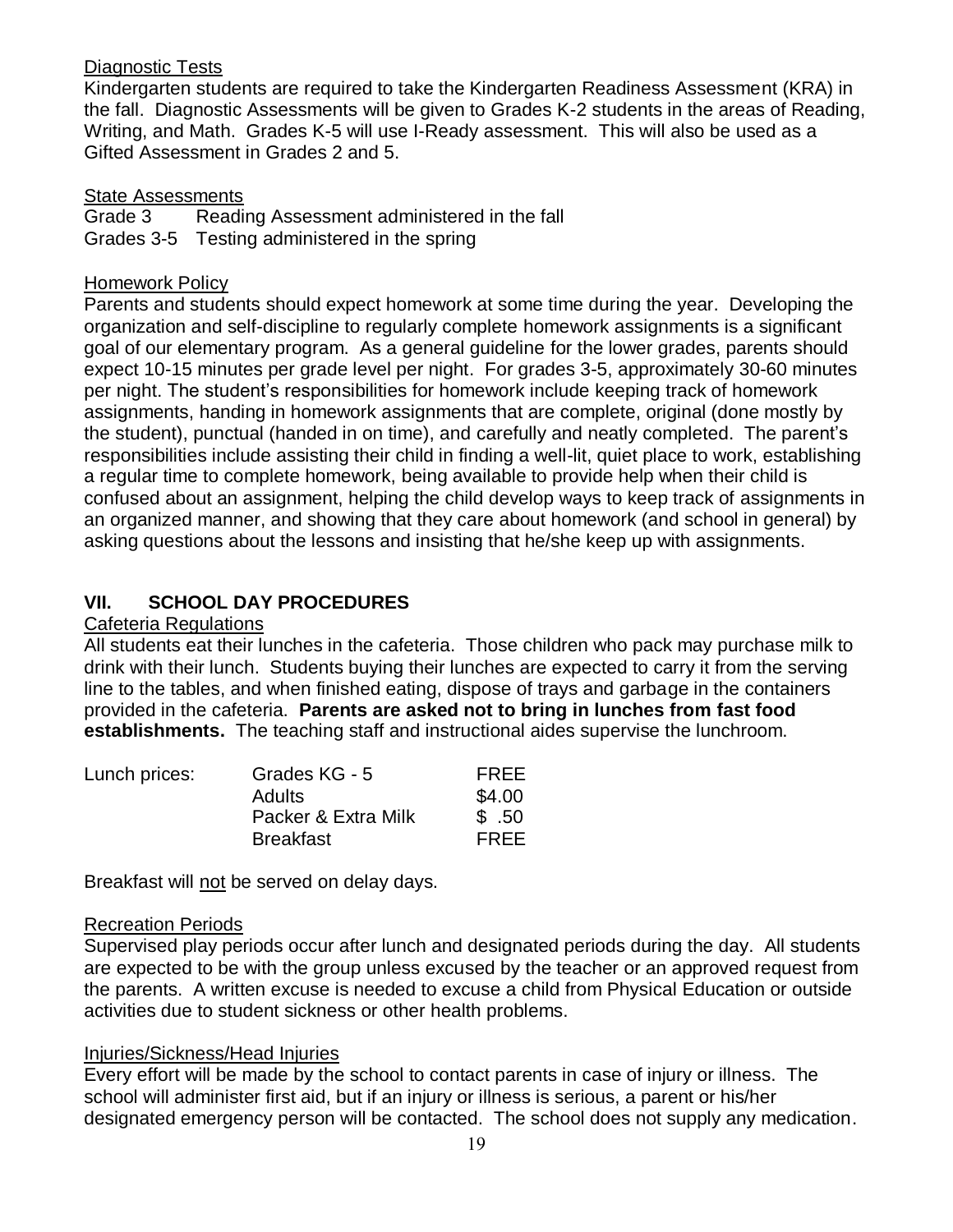To assist parents, the school will administer medication provided by the parent. The medicine must be in the original container. The parent must provide written permission signed by the parent and physician requesting the medicine be given. The name of the child, name of the medicine, dosage, times to be given, and physician's name must be on the container. Following any injury to a student's head, every effort will be made to contact the student's parent or a responsible party designated by the parent on the emergency medical form.

The goal is to keep the students of Willard City Schools healthy so that they can learn to their highest potential. If your student is sick or has a rash, please do not send them to school. Also, if your student has a fever or is vomiting, please be sure that they are 24 hours free of fever or vomiting before they return to school. If your student has seen a physician, please bring in a note from their doctor upon returning.

#### Leaving School During the Day

The school secretary and the teacher should be notified beforehand in writing if parents expect to pick up their child during the school day. The school will only release the child to the parents or a member of the immediate family, unless otherwise authorized by the parents in writing. The student will be released from the office and parents/guardians must sign out the student. (Policy 5230)

#### Pickups After School

If a child is to be picked up by a parent or guardian during or after the school day, the school office must be notified in writing. This is strongly encouraged in order to eliminate confusion, and to provide the office proper documentation for safety and security purposes.

#### Field Trips

Field trips are conducted thoughout the school year and they are correlated with educational experiences of the student in the classroom. To help make this activity worthwhile and positive for our students the following rules prevail:

- 1. Parents will be asked to sign permission slips when students leave our school for a field trip. The parent's signature acknowledges that the parents are aware that their child will be away from school and that they are aware of the nature of the trip and its purposes.
- 2. These signed slips do not remove any liability from the teacher.
- 3. Parents have the right to deny participation. Only students whose parents have signed permission will be permitted to participate in such activities. No verbal permission may be given for field trips.
- 4. The school reserves the right to deny individual student participation in a field trip due to the student's record of misconduct as it may be viewed as a determent to the class participation and the benefit to others.
- 5. Students will not be permitted to travel to and from field trips in personal vehicles i.e. relatives, neighbors, etc. All students will ride the bus.

#### Walking Trips

Over the course of the school year we will take a number of walking trips. If for some reason you do not want your child to participate, you must provide written notification to the Elementary School office within ten (10) days after receipt of the District's public notice.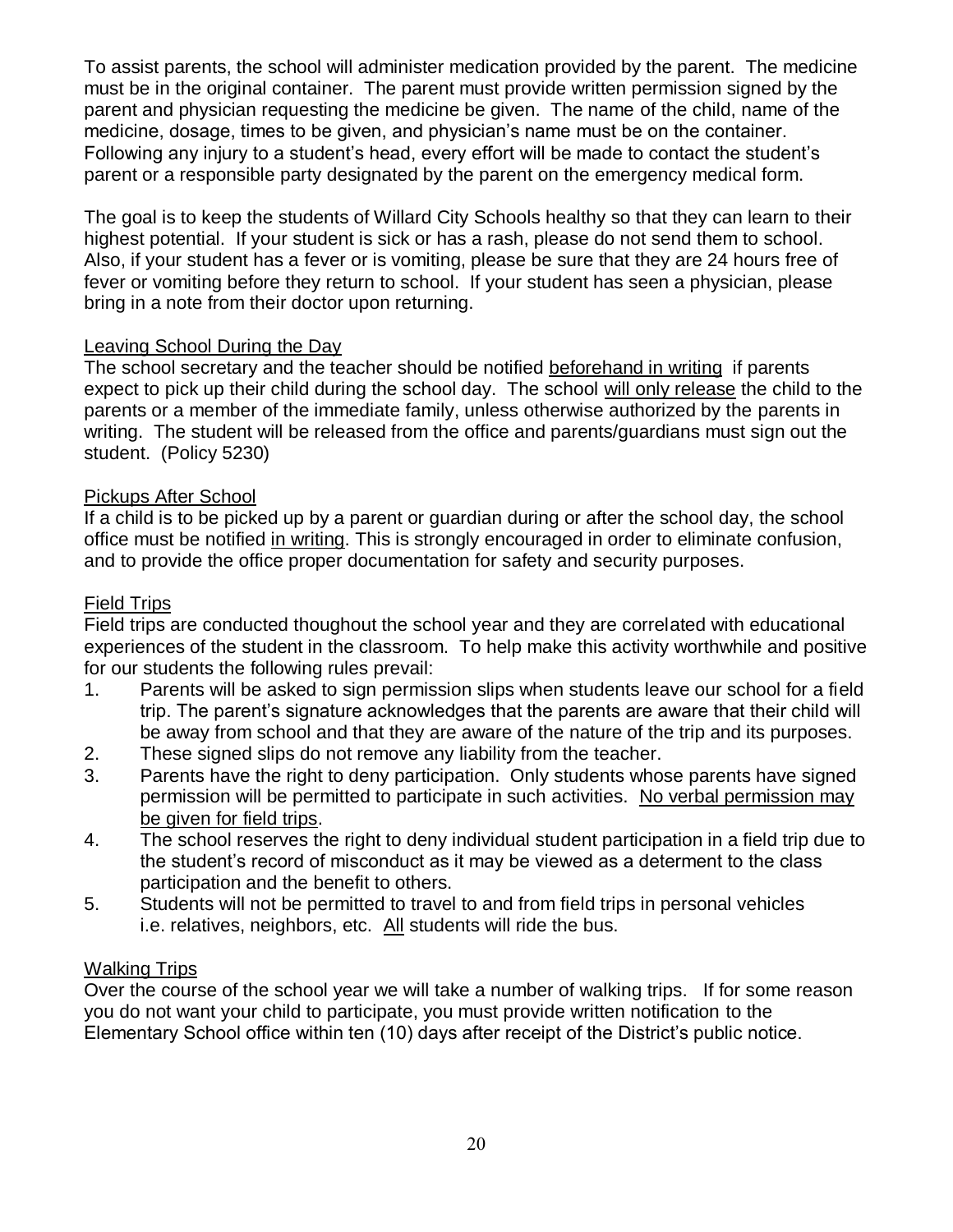(Campus Wear Policy – Shelley Holden has this – it's two-sided)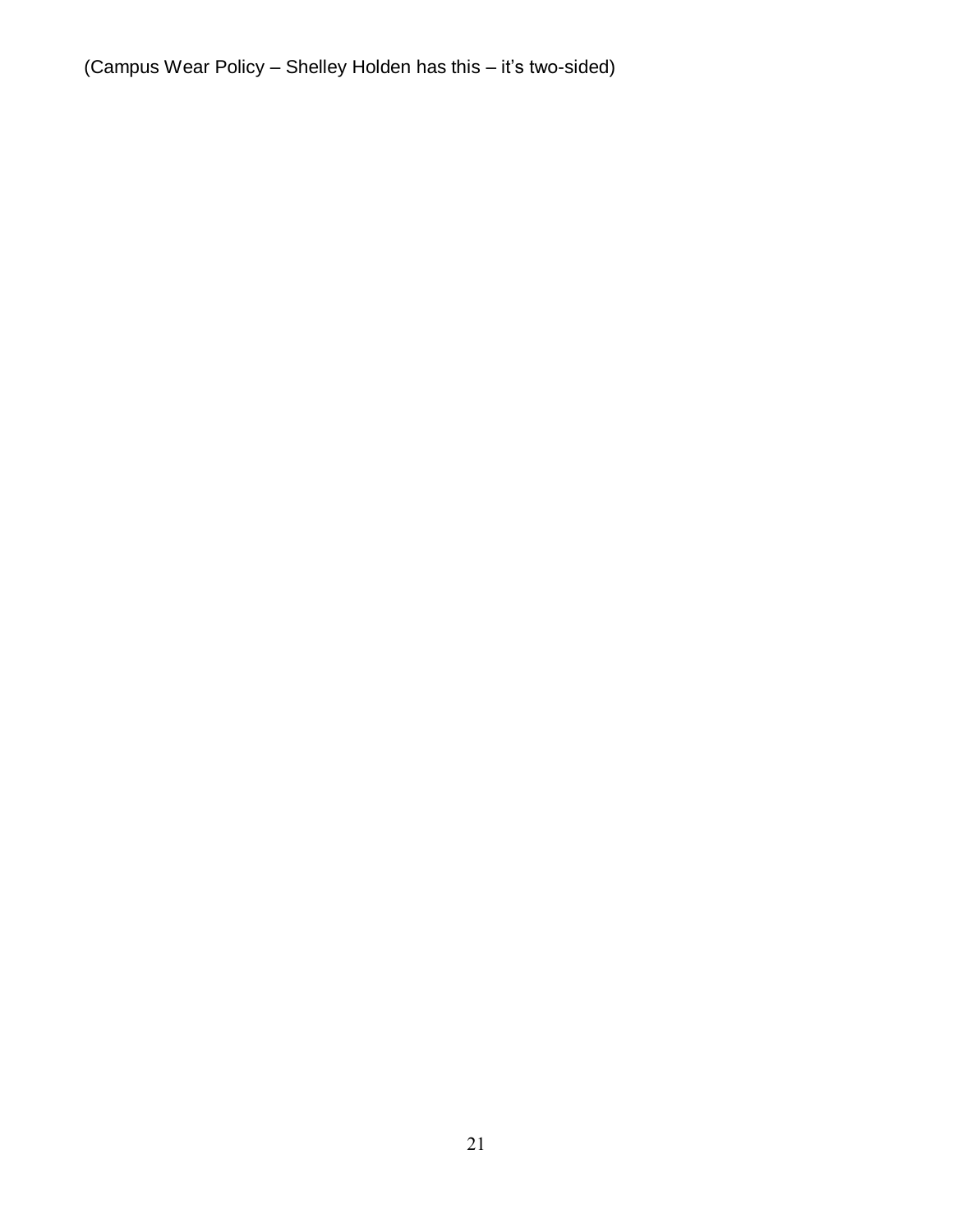#### Playground Rules

- 1. All students are to be on the same designated play area (If on the playground, then all are to be on the playground; not some on the blacktop and/or gym).
- 2. Students must ask the teacher on duty for permission to leave the play area.
- 3. No fighting, pushing or shoving.
- 4. No swearing or unacceptable language may be used at any time.
- 5. Football is touch only. Pushing, shoving, tripping, grabbing, or tackling will result in stopping of the game and/or canceling of the activity for an extended period determined by the Principal.
- 6. Players must follow the rules of a kick ball game. Arguing, pushing, or shoving will result in individuals being placed against the wall.
- 7. No dodge ball games are to be played on the playground.
- 8. All students will line up at the end of the recess period in their designated areas after the whistle blows. They then will enter the building quietly to their classroom.

#### Bullying and Aggressive Behavior

Aggressive behavior is defined as inappropriate conduct that is repeated enough, or serious enough, to negatively impact a student's educational, physical, or emotional well-being. This type of behavior is a form of intimidation and harassment, and would include, but not limited to, stalking, bullying or cyber bullying, intimidating, menacing, coercion, taunting, making threats and hazing. Any student who believes he/she has been a victim of aggressive behavior should report the situation to the building principal or assistant principal. The student may also report concerns to a teacher or counselor who will be responsible for notifying the appropriate administrator. (Policy 5517.01)

#### **VIII. DISCIPLINE**

Through discussion and practice of good behavior, we give our students a chance to learn and practice self-control. It is important to remember that school rules apply going to and from school, at school, on school property, at school sponsored events, and on school transportation. In some cases, a student can be suspended from school transportation for infractions of school bus rules. When students neglect to try to use good conduct after they have been reasonably instructed, certain privileges are taken from them. Our school staff works together on helping students see the need for reasonable standards of conduct. Discipline may be informal or formal in nature.

**Informal Discipline** takes place within school and may include but is not limited to the following:

\*Verbal direction or reprimand \*Parental conference \*Loss of privileges \*Change of seat or location \*Detention (during or after school)

The administration and teachers may detain a student before or after school or during lunch, giving the student and his/her parents one day's notice. The student's parents are responsible for transportation.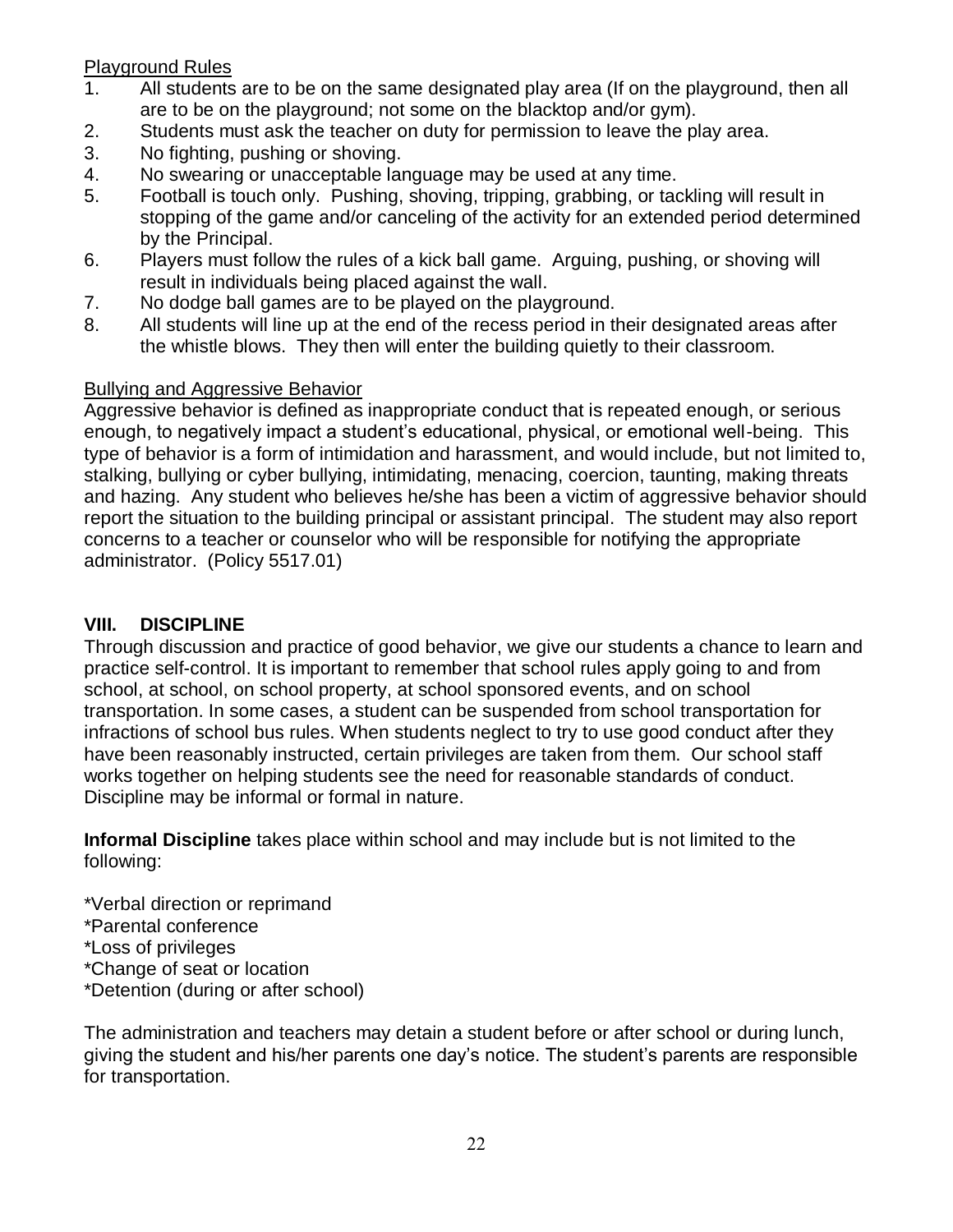**Formal Discipline** will be administered in the office by the Principal or Assistant Principal which includes the following:

- > In School Suspension
- $\triangleright$  Suspension
- $\triangleright$  Recommendation for Expulsion
- $\triangleright$  Permanent Expulsion
- $\triangleright$  Students may be arrested and/or handcuffed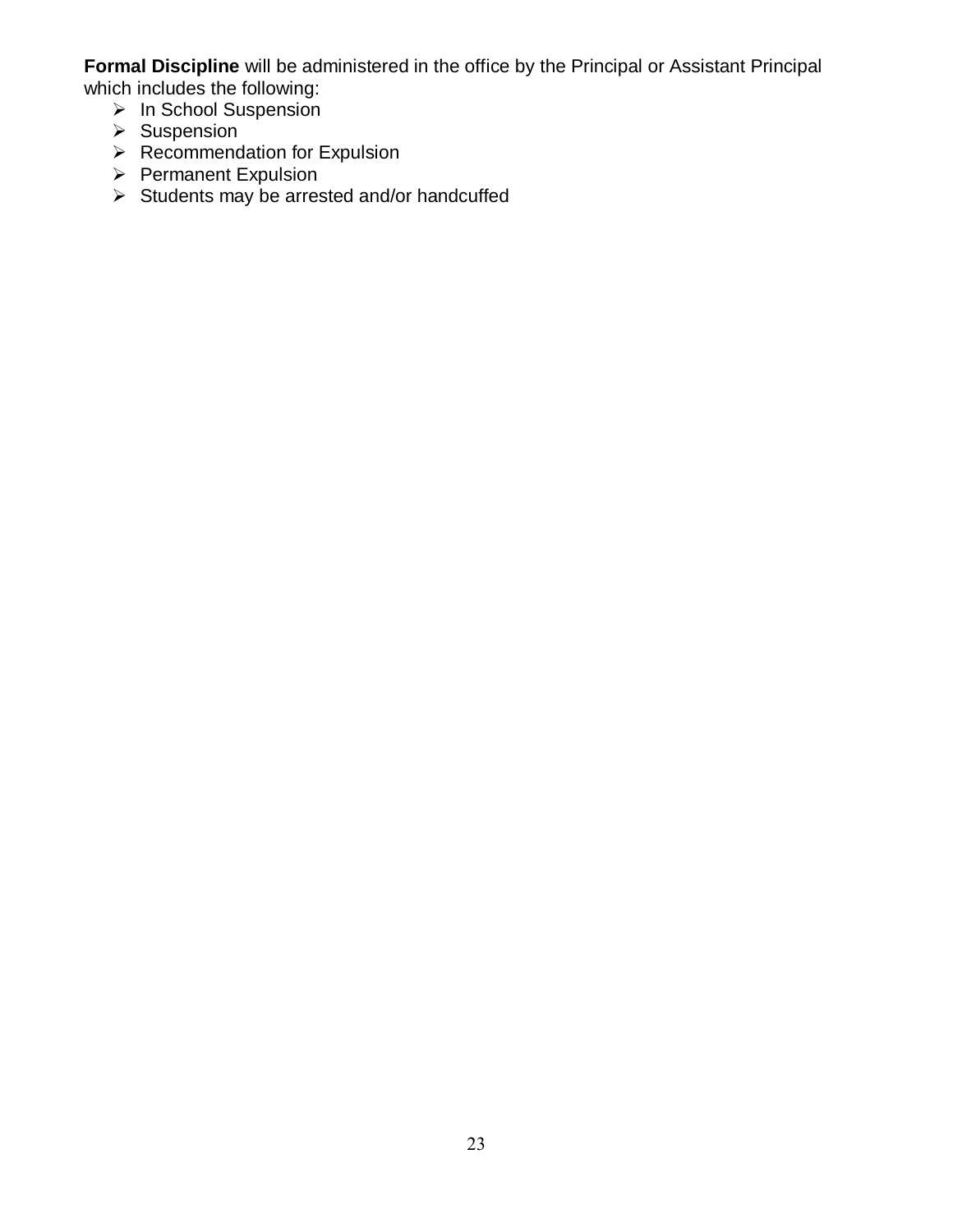#### **Willard Elementary School Code of Conduct**

#### **PROCEDURE**

Suspension and expulsion from school shall be used as a means of discipline for serious offenses against the welfare of the school or for violation of the rules of the Board of Education and only in cases where other forms of discipline are judged not to be sufficiently effective. For a violation of rules concerning drugs or alcohol, counseling may be required.

#### **A. SUSPENSION**

The Building Administrator or Superintendent may suspend a pupil from school for a period of time not to exceed ten (10) school days. (The number of days of the suspension should be related to the seriousness of the offense.) The Building Administrator or Superintendent shall utilize the following procedures in order to invoke a suspension:

- 1. Verify that there are sufficient grounds for suspension by contacting the complaining teacher, pupil, or other school personnel. Interview any witnesses identified by the complaining person.
- 2. Give the pupil written notice of intention to suspend him/her and the reason(s) therefore and have the student acknowledge in writing receipt of the notice. If the pupil refuses to sign the notice, the Building Administrator or Superintendent should note such refusal on the receipt and, if a witness is available, obtain the witness's signature on the receipt indicating the pupil's refusal to sign.
- 3. Permit the pupil an informal hearing before the Building Administrator to refute the charges against him/her through his/her own testimony and/or witnesses on his/her behalf.
- 4. If at the informal hearing, the pupil fails to disprove the charges to the satisfaction of the school official conducting the informal hearing, he/she shall be given a letter of suspension to be given to his/her parent(s), guardian, or custodian. The letter shall state:
	- a) The reason(s) for the suspension and its duration.
	- b) That the student or his parent(s), guardian, or custodian has the right to appeal such suspension to the Superintendent of Schools.
	- c) The student has the right to be represented at the appeal hearing before the Superintendent of Schools.
	- d) The student, parent, guardian, or custodian has the right to request that such hearing be held in executive session.
- 5. Attempt to contact the parent(s) by phone to inform them of the suspension.
- 6. Send the pupil home at the close of the school day, if possible.
- 7. Hand deliver or mail a copy of the letter of suspension to the parent(s) and the Superintendent of Schools within twenty-four (24) hours from the time of suspension. If the letter of suspension is mailed to the parent(s) proof of mailing should, whenever possible, be obtained through the postal service at the time of mailing.

#### **B. EXPULSION**

The Superintendent of Schools may expel a pupil from school for a period not to exceed the remainder of the current semester. The Superintendent shall, prior to expelling the student from school:

- 1. Give the pupil and his/her parents written notice of his intention to expel, indicating the reason(s) therefore.
- 2. Notify the student, parent(s), guardian, or custodian of an opportunity to appear before the Superintendent or his designee and of the right to challenge the reason(s) for the intended expulsion. Such hearing shall not be earlier than three (3) days nor later than five (5) days after the notice is given. However, an extension of time may be given upon the request of the pupil, parent(s), guardian, custodian or representative after which the Superintendent and/or his designee may establish a new time and place for the hearing.
- 3. Permit the pupil and his/her parent(s), guardian, or custodian such hearing before the Superintendent or his designee to refute the charges against him/her through his/her own testimony and/or witnesses on his/her behalf.
- 4. If, at the hearing, the pupil fails to disprove the charges to the satisfaction of the Superintendent or his designee conducting the hearing, the pupil shall be given a letter of expulsion to be given to his/her parent(s), guardian, or custodian. In the event parent(s), guardian, or custodian appears at the hearing before the superintendent, a copy of the letter of expulsion shall be given to him/her/them. The letter shall state: The reason(s) for the expulsion; the student or his parent(s), guardian, or custodian has the right to appeal such expulsion to the Board of Education or its designee; the student has the right to be represented at the appeal hearing before the Board of Education or its designee; and the student, parent(s)/guardian/custodian has the right to request hearing be held in executive session.
- 5. Attempt to contact the parent(s) by phone to inform them of the suspension.
- 6. Hand deliver or mail a copy of the letter of expulsion to the parent(s) and the Superintendent of Schools within twenty-four (24) hours from the time of suspension. If the letter of suspension is mailed to the parent(s) proof of mailing should, whenever possible, be obtained through the postal service at the time of mailing.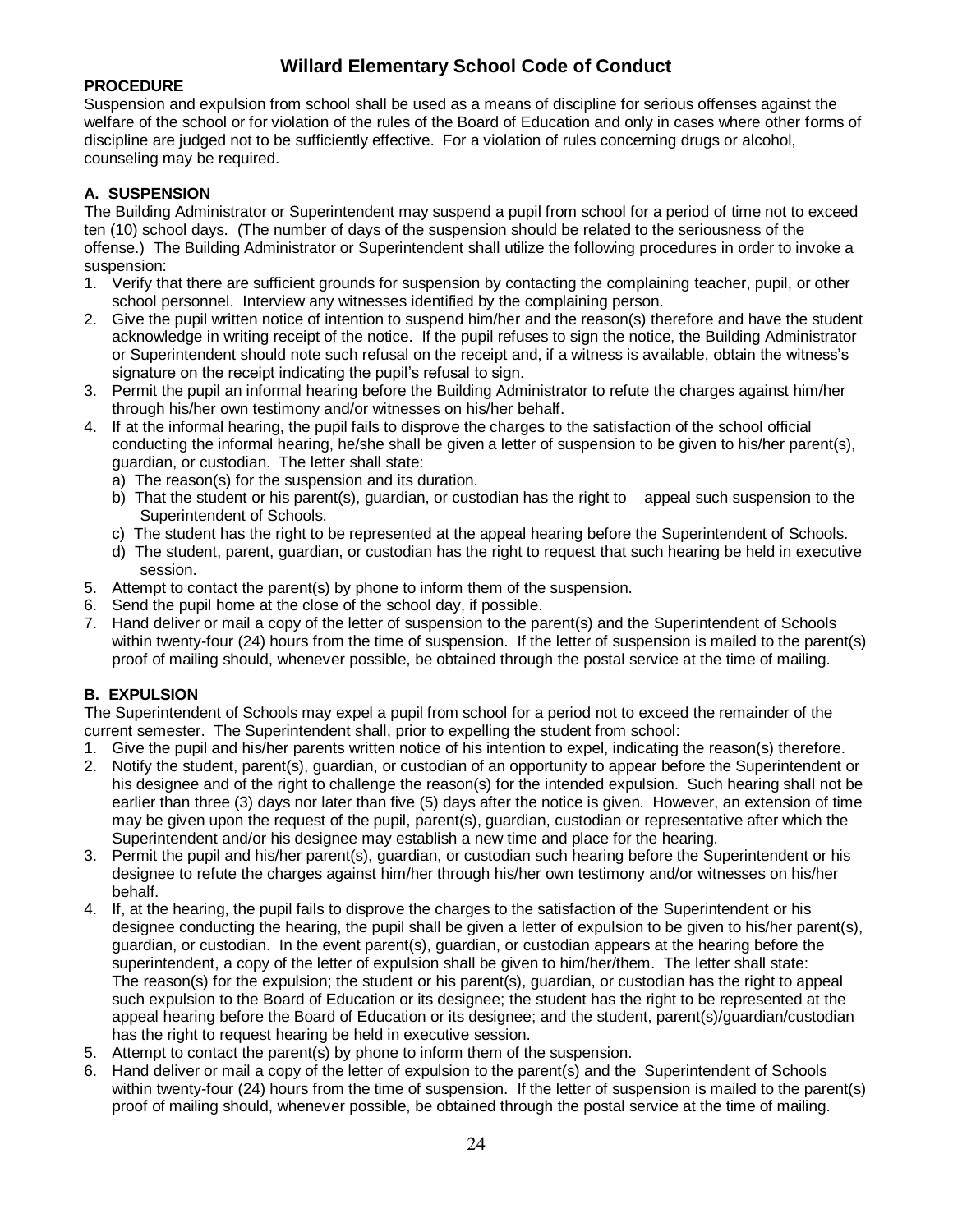#### **C. REMOVAL OF DISRUPTIVE PUPIL**

A Superintendent, Principal or Assistant Principal shall cause the immediate removal from school of a pupil whose conduct poses a continuing danger to persons or property or an ongoing treat of disrupting the academic process of the school, endangering other pupils, teachers or other school employees, or damaging school property. The suspension procedure set forth in Section A shall be invoked in lieu of removal under this Section C if at all possible. If removal by the Superintendent, Principal, or Assistant Principal is necessary, then the following procedure will be followed.

1. If it is probable that the pupil may be subject to suspension:

- a) Notify the pupil in writing by hand delivery or mail (if mail is used, obtain proof of mailing from the postal service if available) of the reason(s) for and the time and place of hearing as soon as practicable, but in any event, prior to the hearing provided for hereafter:
- b) Permit the pupil an informal hearing within seventy-two (72) hours of the initial removal. Said hearing to be conducted in accordance with theprocedure set forth in Section A (3);
- c) Thereafter, follow the procedures set forth in Section A-4 through A-7.
- 2. If it is probable that the pupil may be subject to expulsion:
	- a) Notify the pupil and his/her parent(s), guardian, or custodian in writing by hand delivery or mail (if mail is used, obtain proof of mailing from the postal service if available) of the reason(s) for and the time and place of hearing as soon as practicable, but in any event, prior to the hearing provided for hereafter:
	- b) Permit the pupil and his/her parent(s), guardian, or custodian a hearing within seventy-two (72) hours of the initial removal. Said hearing to be conducted in accordance with the procedure set forth in Section B 3;
	- c) Thereafter, follow the procedures set forth in Section B-4 through B-6.

Removal by Teacher: A teacher may remove a pupil whose conduct is disruptive of a curricular or co-curricular activity under his/her supervision. Under such circumstances, the teacher shall notify the Principal that the pupil is being removed from the class and/or activity and being sent to the office. The teacher shall notify the Principal in writing by the end of the school day the reason(s) for the removal. If the Principal returns the pupil to the teacher's classroom and/or activity without having conducted a hearing in which the teacher has participated, the Principal shall submit in writing to the teacher the reason(s) for such action. If the removal is upheld by the Principal, the procedures for notice and hearing outlined in Sections C-1 or C-2, as appropriate, shall be followed.

3. At any hearing regarding removal under this Section C, any person, including a teacher, who ordered, caused or requested the removal, shall be present.

#### **D. REMOVAL FOR LESS THAN TWENTY-FOUR (24) HOURS**

Removal of a student from curricular or co-curricular activities for a period of less than twenty-four (24) hours is permissible without the necessity of following any of the above prescribed procedures.

#### **VIOLATIONS**

A violation of any of the following rules may result in disciplinary action which may result in suspension of up to ten (10) days and/or expulsion.

1. **Disruption of or Interference with Curricular or Co-curricular Activities.**

Students should not disrupt or interfere with curricular or extra-curricular activities. Behavior that interferes with the educational process will not be tolerated and are subject to disciplinary action. These behaviors include but are not limited to: obscene gestures or remarks, profanity, spitting, throwing snow, ice or stones, failing to tell the truth, possessing obscene material, public displays of affection, shoving, kicking, wrestling, horseplay, instigating fights and cheating. A student shall not possess: laser lights, permanent markers, white out, vulgar or obscene material, firecrackers, smoke bombs, or distribute printed matter which may incite others to violent or disruptive conduct, or in any other manner may cause material disruption or interference with curricular or co-curricular activities.

#### 2. **Damage to School/Private Property**

A student shall not damage or attempt to damage or steal or attempt to steal any school property, or the property of any school district employee, student or school organization. School property includes, but is not limited to buildings, school grounds, busses, supplies and equipment.

- 3. **Fighting or Causing Harm to Another Individual** A student shall not assault, threaten, or behave in such a way as causes, or could cause, physical injury, or produce fear of physical injury, to any school district employee or student at any time. 4. **Dangerous Weapons and Instruments**
	- A student shall not possess, handle, transmit, or conceal any object which is intended for the purpose of inflicting bodily harm to others on school premises or while attending school events away from the school grounds.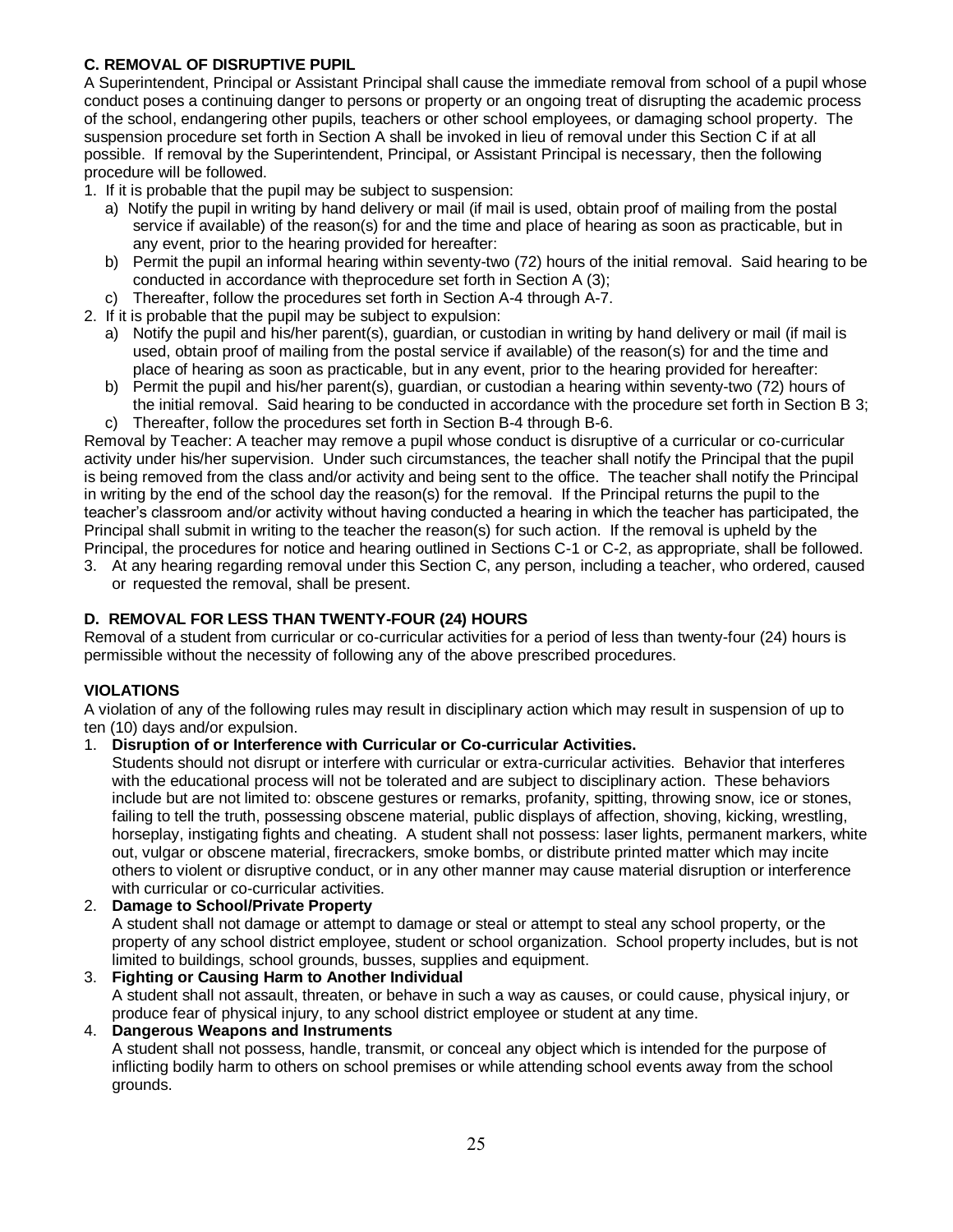#### 5. **Conduct Toward School Personnel/Substitute Teacher Policy**

A student shall not verbally abuse or threaten any authorized school personnel. Your full cooperation and attention is not only expected but also required even when a substitute is in the building. Failure to act in a respectful manner will result in consequences to be determined by teacher and/or principal.

#### 6. **Insubordination**

A student shall not fail to comply with reasonable directions of authorized school personnel during any period of time when the student is under the authority of school personnel.

#### 7. **Attendance**

A student shall not be absent from school for any unauthorized reason. A student, once present at school should not be absent from any assigned class or classes, or leave school without first receiving proper authorization.

#### 8. **Threats or Intimidation of Others**

A student shall not attempt to intimidate, bully, harass, or extort favors or property from any other student or any school district personnel. Violations include ANY conduct that staff determines as a potential danger to the student or others. (See policy on aggressive bullying behavior toward students Policy 5517.01)

#### 9. **Harassment (any unwanted attention)**

Any conduct involving sexual references, inappropriate touching, sexually explicit, or other intimidating material that causes another person to feel unsafe or uncomfortable which includes any form of cyber bullying will not be tolerated. Written notes, graphic pictures, suggestive comments or gestures that are interpreted as insults or harassment will receive appropriate consequences. Race or gender related misconduct will be considered harassment. Racial slurs, pictures, intimidation, or any other conduct intended to be racially discriminatory or prejudicial will not be tolerated.

See Policy and guidelines on sexual and other forms of harassment Policies 3362, 4362, and 5517)

#### 10. **Toys & Novelties**

Any item which constitutes a danger to students or staff or which could cause disruption to a class are prohibited. They include, but are not limited to: permanent markers, white out, firecrackers, laser pointers/pens, lighters, matches, toy guns, skateboards, knives, pepper spray, martial arts items, look alike weapons, drug paraphernalia, perfume/cologne spray, etc., or any item prohibited by the adopted board policy. These items will be confiscated and returned to the parent upon request.

#### 11. **Narcotics, Drugs, or Alcoholic Beverages**

A student shall not possess, use, transfer, conceal, sell, attempt to sell, deliver, or be under the influence of narcotics, drugs, or alcohol, or in any manner engage in drug abuse while on school property or attending any school-related functions. This does not apply to possession or proper use of prescription drugs under a doctor's orders.

#### 12. **Smoking and Tobacco**

Student smoking and possession of any form of tobacco or e-cigarettes is prohibited in school, on school grounds, at all school sponsored functions, including both home and away activities. Students are not to smoke in the immediate area around the school grounds.

#### 13. **Improper Social Behavior**

A student shall not expose any part of his/her anatomy in any socially deviant manner while under jurisdiction of the school or any authorized school function.

#### 14. **Repeated Violation of Misconduct Rules**

A student shall not repeatedly violate the misconduct rules set forth below. Two or more violations of the same misconduct rule, or two or more violations of any different misconduct rules, during the same school year, may be treated as a major violation of this Code and may result in suspension or expulsion.

#### 15. **Insubordination/Abidance with Sanctions**

A student shall not refuse to follow reasonable directions/commands by school personnel and shall not refuse to abide by any punishment meted out by the school administration, teachers, or any court order related to school activities.

#### 16. **Trespassing**

A student shall not enter or remain upon the premises of a school building unless under the supervision of authorized school district personnel.

#### 17. **Other Conduct**

A student shall no engage in any type of conduct not specifically set forth above which is harmful to school district property, school district personnel, or other students, or conduct which is not in compliance with socially accepted standards of behavior. Zero Tolerance – no form of violent, disruptive or inappropriate behaviour, including excessive truancy, will be tolerated.

#### 18. **Use and/or Possession of a Firearm**

Bringing a firearm (as defined in the Federal Gun-Free schools Act of 1994) onto school property or to any school-sponsored activity, competition, program or event, regardless of where it occurs, will result in a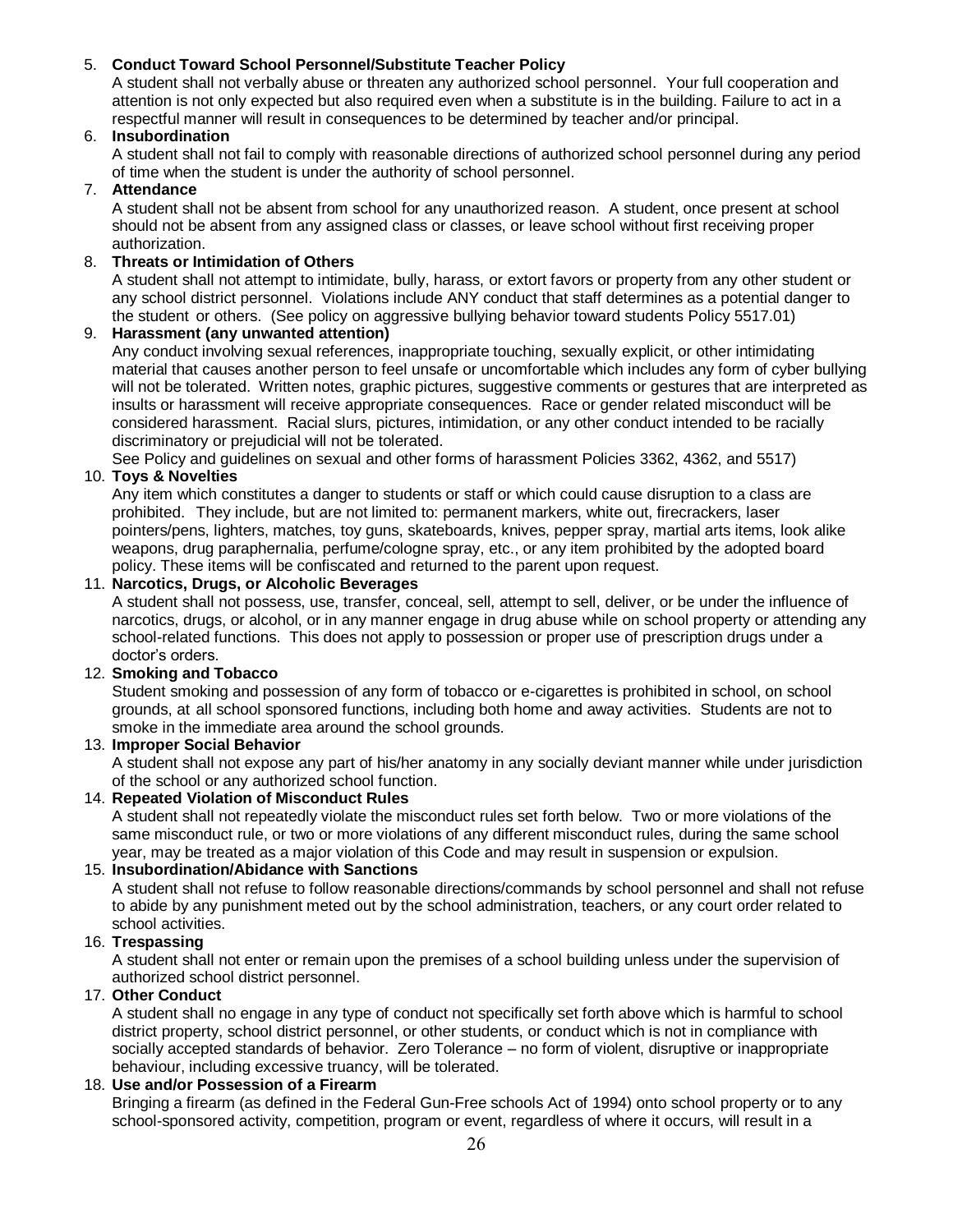mandatory one year expulsion under Ohio law. This expulsion may be reduced on a case-by-case basis by the Superintendent. Firearm is defined as any weapon (including a starter gun) that will or is designed to or may readily be converted to expel a projectile by the action of an explosive; the frame or receiver of any such weapon; any firearm muffler or firearm silencer; or any destructive device (as defined in the Federal Gun-Free Schools Act of 1994). Firearms include any unloaded firearm and any firearm that in inoperable but that can be readily operated. Students are prohibited from knowingly possessing an object on school premises, in a school or a school building, at a school activity or on a school bus that is indistinguishable from a firearm, whether or not the object is capable of being fired, and indicating they are in possession of such an object and that is a firearm or knowingly displaying or brandishing the object and indicating it is a firearm.

#### 19. **Bomb Threats and Other False Alarms and Reports**

Making a bomb threat (intentionally giving a false alarm of a bomb) against a school building or any premises at which a school activity is being held at the time of threat is made may result in expulsion for a period of up to one school year. Additionally, intentionally giving a false alarm of a fire, or tampering or interfering with any fire alarm is prohibited. It should be remembered that false emergency alarms or reports endangers the safety forces that are responding to the alarm/report, the citizens of the community, and the persons in the building. What may seem like a prank, is a dangerous stunt that is against the law and will subject the student to disciplinary action.

#### 20. **Terrorist Threat**

Threatening, directly or indirectly, to commit a crime of violence with the purpose to terrorize another or with reckless disregard of the risk of causing terror in another.

- **II. MISCONDUCT FOR WHICH SOME FORM OF DISCIPLINARY ACTION WILL BE APPROPRIATE WHICH MAY INCLUDE, BUT IS NOT LIMITED TO, REMOVAL FROM CURRICULAR OR CO-CURRICULAR ACTIVITIES.**
- 1. A student shall not use profane language.
- 2. A student shall not be extremely rude.
- 3. A student shall not be repeatedly tardy without written permission.
- 4. A student shall not engage in any form of gambling.
- 5. A student shall not engage in any form of cheating.
- 6. A student shall not use any but his/her assigned locker.
- 7. A student shall not possess any form of pornography.
- 8. A student shall not forge any signature for any reason.
- 9. A student shall not park his/her car in any unauthorized area.
- 10. A student shall not lie to an administrator, teacher or any other staff member.
- 11. A student shall not loiter in the halls, restrooms, or unsupervised areas of the building during regular classroom hours.
- 12. A student shall refrain from running in the halls or throwing any object in the halls or rooms of the schools.
- 13. A student shall wait his/her turn in the lunch line.
- 14. A student shall not carry food or drink out of the lunchroom without official permission.
- 15. A student shall not litter.
- 16. A student shall be properly dressed.
- 17. A student shall not be in any unauthorized area without official permission.
- 18. A student shall not engage in any type of conduct not specifically set forth above which has the effect of, or potential for, disrupting the educational process of another student or other students.

#### MEMORANDUM TO PARENTS REGARDING SCHOOL BOARD POLICY ON DRUG-FREE SCHOOLS

In accordance with Federal Law, the Board of Education prohibits the use, possession, concealment, or distribution of drugs by students on school grounds, in school or school-approved vehicles, or at any schoolrelated event. Drugs include any alcoholic beverage, anabolic steroid, dangerous controlled substance as defined by state statute, or substance that could be considered a "look-a-like" controlled substance. Compliance with this policy is mandatory for all students. Any student who violates this policy will be subject to disciplinary action, in accordance with the due process and as specified in the student handbooks, up to and including expulsion from school. When required by State law, the district will also notify law enforcement officials. The district is concerned about any student who is a victim of alcohol or drug abuse and will facilitate the process by which he/she receives help through programs and services available in the community. Students and their parents should contact the school principal or counseling office whenever such help is needed.

NOTE: The administration reserves the authority to use appropriate discretion (based on Ohio Revised Code and Board Policy) in determining consequences for any misconduct not specifically listed within these pages.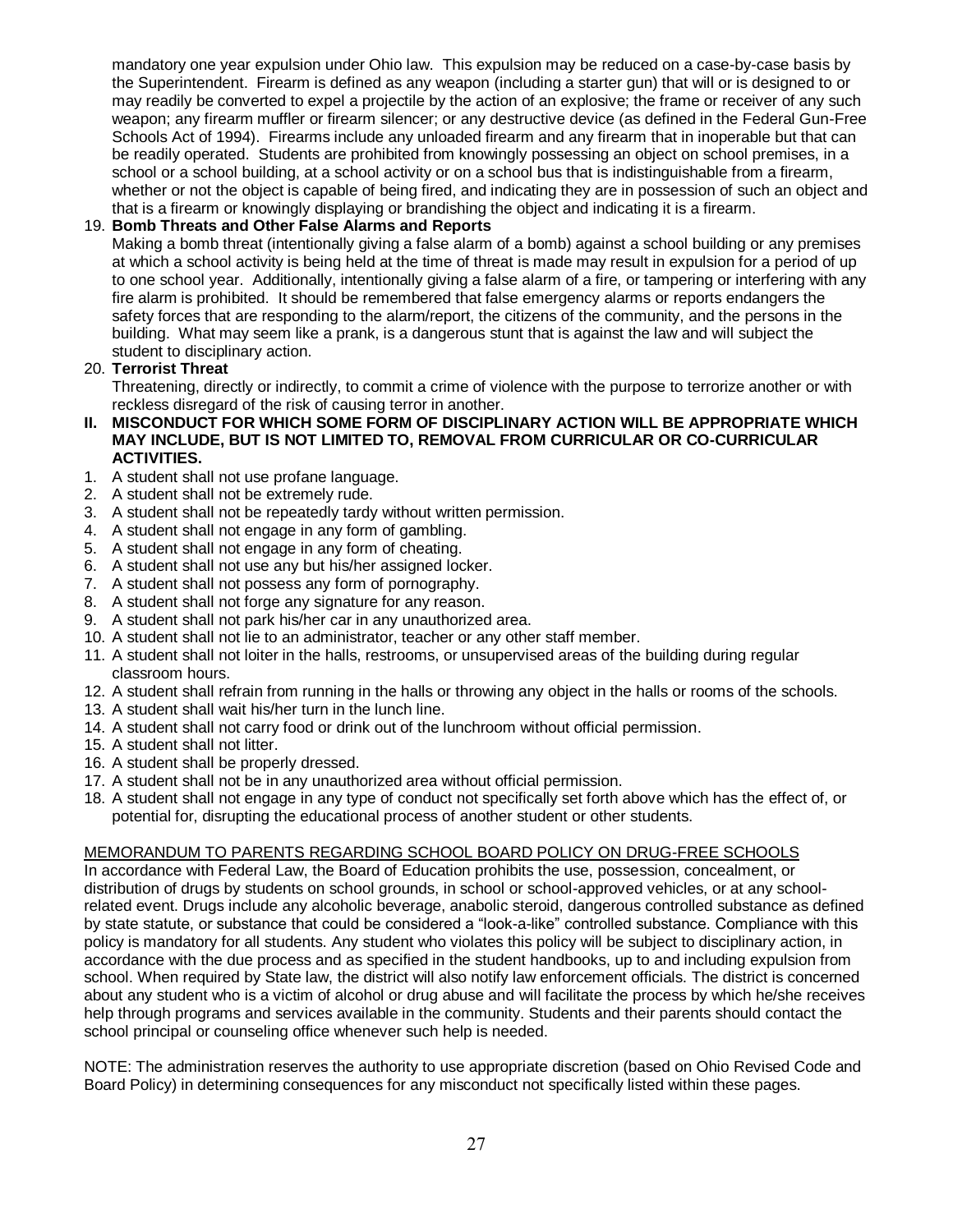#### **IX. Retention Policy (Section 505)**

The Board of Education recognizes that the personal, social, physical and educational growth of children will vary and that they should be placed in the educational setting most appropriate to meet their individual needs at the various stages of their growth.

Teachers shall determine, at the end of the first semester children who are having extreme difficulty. The teachers will notify the principal and through this discussion arrange for a conference with the parents. This conference is only to alert the parents as to the possibility for retention.

Parents should be notified by April 1<sup>st</sup> of the respective year that their child may be retained or as to what other alternatives are available, such as summer school and/or tutoring and the requirements or required outcomes from these alternatives.

Determination of retention shall be made by the building principal after input from the classroom teacher or any other information from other sources that he/she desires. The Superintendent of Schools makes final decision on promotion or retention.

The previous requirements do not necessarily govern grade placement in DH, LD, and SBH classes.

#### **X. Transportation of Students**

#### Bus Information

The Willard Board of Education provides transportation for students in accordance with the rules and regulations of the State of Ohio. All schedules, routes and stops are under the direction of our Director of Transportation, Ashley Daub. Any questions about transportation of pupils to and from our schools can be answered by Mrs. Daub at 419-935-0181.

#### Bus Rules

- $\triangleright$  When getting off the bus, look both ways before crossing the street and always cross at least **ten feet in front of the bus.**
- $\triangleright$  Students are to board and leave the bus at the location to which they have been assigned unless authorized by the parent and the school.
- $\triangleright$  Upon boarding the bus: Go directly to assigned or available seat, keep aisles and exits clear, remain seated while the bus is in motion.
- $\triangleright$  Students must observe bus rules and obey the driver promptly and respectfully.
- $\triangleright$  Foul language or "back talk" to the bus driver is not permitted.
- $\triangleright$  Eating, chewing gum, or drinking is not permitted on the bus unless required for medical reasons.
- $\triangleright$  No playing with matches, lighters, or other incendiary devices.
- $\triangleright$  Never place your hands, arms, or head outside the bus through open windows.
- Absolutely **NO** throwing anything on the bus floor or out an open window. Waste cans are provided on each bus.
- $\triangleright$  Do not indulge in "horseplay" or rowdy action while on the bus and do not crowd or push while getting on or off the bus.
- $\triangleright$  Share seats as directed by the driver. Assigned seats may be made.
- $\triangleright$  Talk in a normal tone of voice, and do not shout. Remain quiet when requested by the driver to do so.
- Do not bring **live animals, glass, or large projects** on the bus.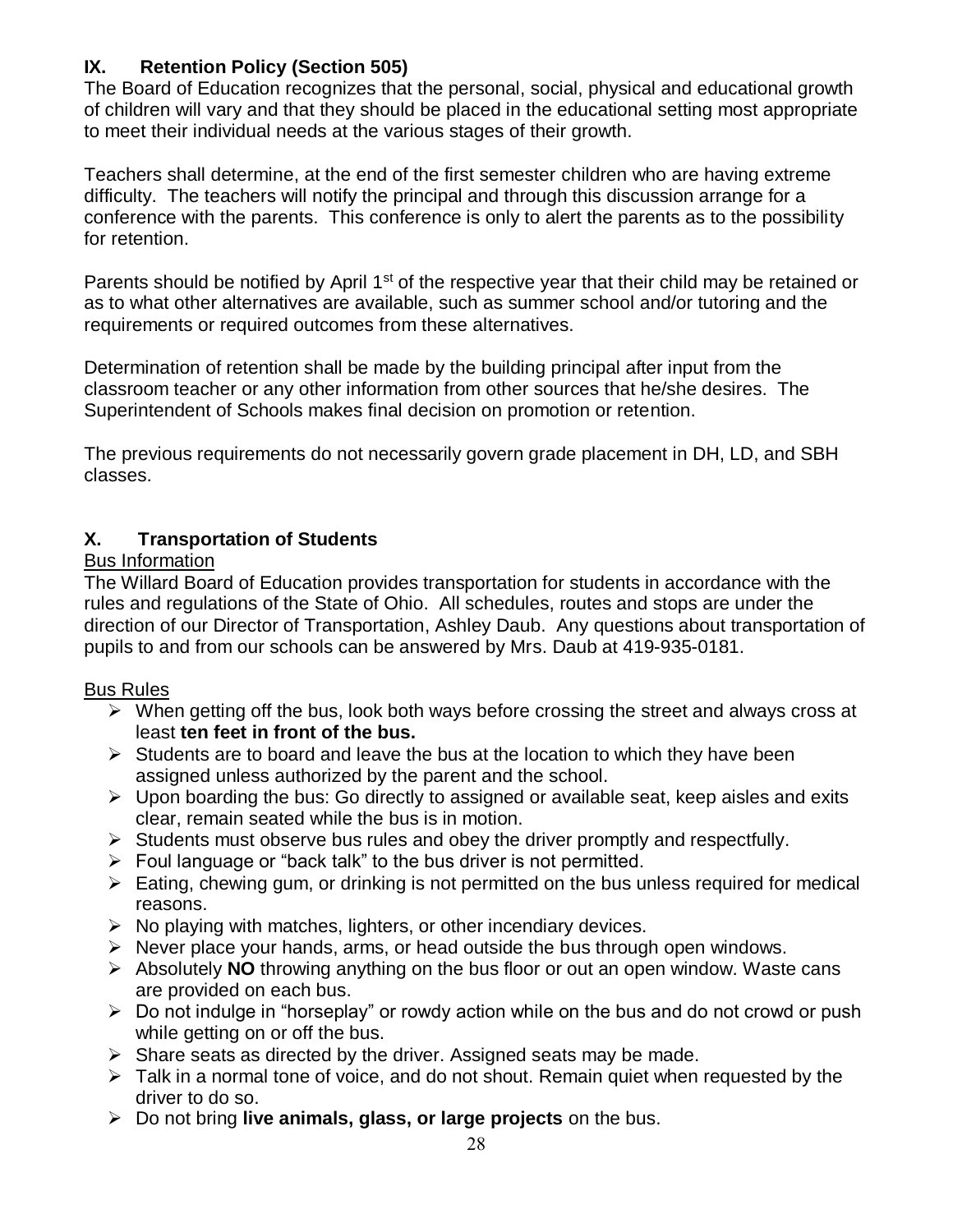- $\triangleright$  Writing, marking, or damaging the bus seats will result in the student paying the cost of the damage.
- $\triangleright$  Students not obeying the rules or directions from the bus driver may be denied (suspended from) the privilege of riding the bus. (Policy 5610.04)

#### Bus Removal / Suspension of Transportation

When a student is being considered for suspension of bus riding/transportation privileges, the administrator in charge will notify the student of the reason. The student will be given an opportunity to address the basis for the proposed suspension at an informal hearing. After that informal hearing, the Principal (or Assistant Principal or other administrator) will decide whether or not to suspend transportation privileges for all or part of the school year. (Board Policy 5610.04)

If a student's transportation privileges are suspended, he/she and his/her parents will be notified, in writing within one day, of the reason for and the length of the suspension.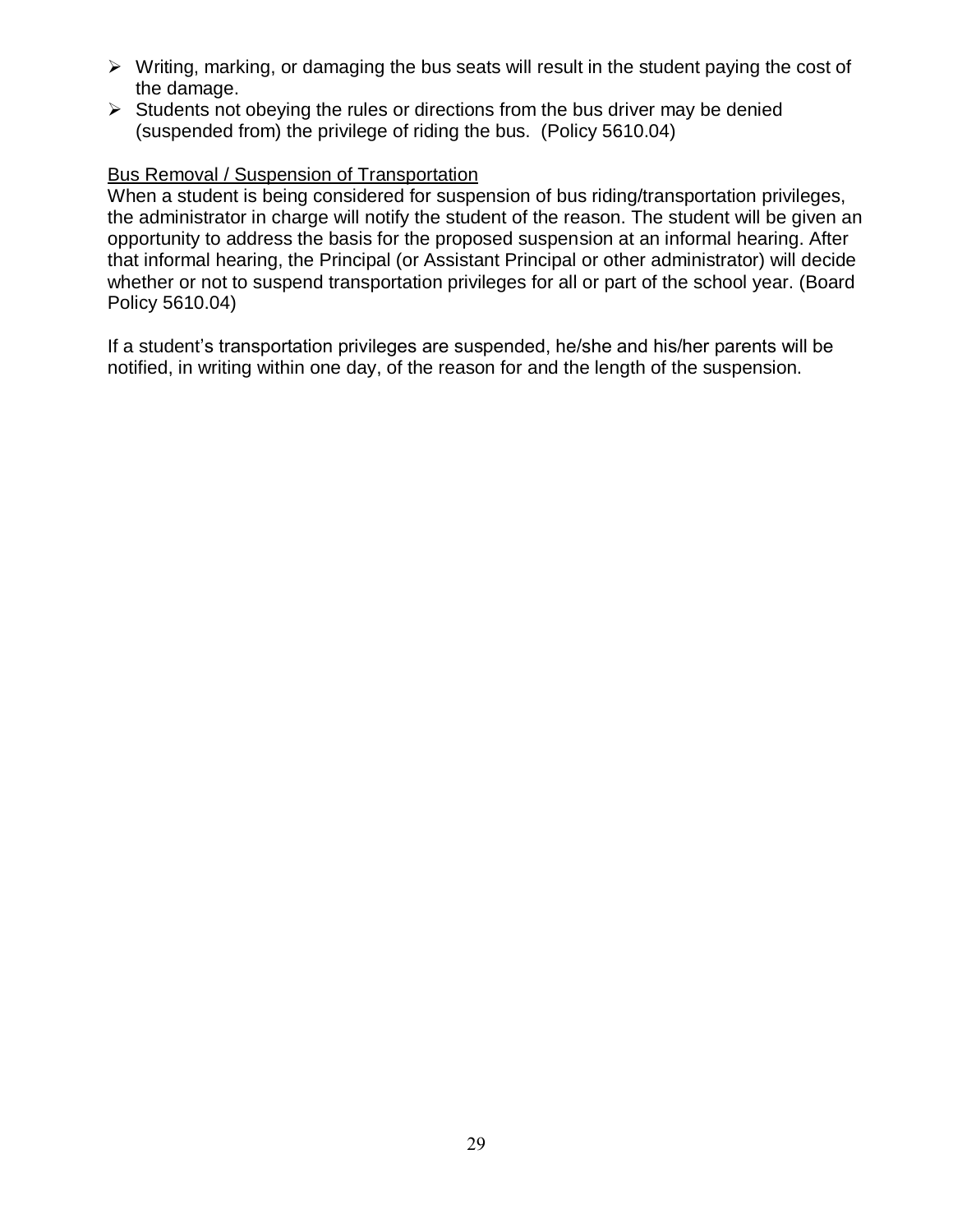Willard City Schools 2021-2022 School Calendar (from Shelley Holden)